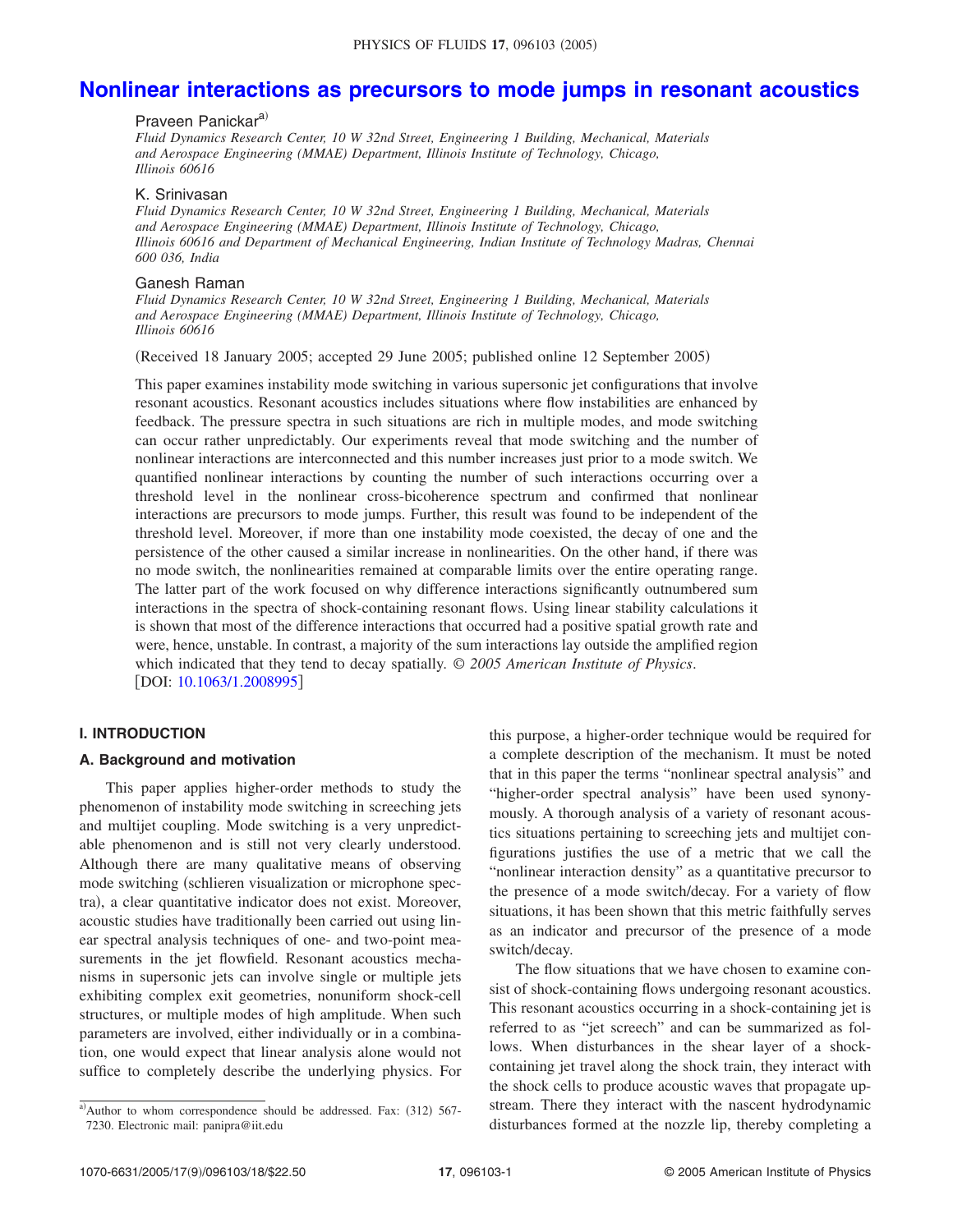feedback loop. The resultant high amplitude acoustic wave phenomenon produced is called jet screech. Jet screech was first discovered by Powell<sup>1</sup> in the early 1950s when studying jets from nozzles with a two-dimensional exit using the toepler-schlieren technique. In spite of all the advances made in screech instability frequency prediction, as well as in the physical understanding of the phenomenon, the occurrence of multiple modes and their switching is still unpredictable, and is the focus of our work.

## **B. Review of relevant literature**

There is a wealth of literature available that characterizes and quantifies the nature and occurrence of jet screech using single- and two-point measurements. Both single as well as twin jets having axisymmetric or plane exit geometries have been studied earlier in great detail. An exhaustive review of the voluminous work in this field is given by Raman.<sup>2</sup> The next couple of subsections enumerate the work in literature that use both linear and nonlinear techniques, and the contributions therein that are relevant to the work presented in this paper.

# **1. Screech studies on single and twin jets using linear spectral analysis**

Axisymmetric jets have been very closely studied in the past by many researchers. Powell<sup>3</sup> was among the first to study axisymmetric, shock-containing jets in some detail and found that there were certain regions where the frequency varied steadily, but these regions could be separated by regions of instability, or by sudden transitions between the regions. These regions were called stages or modes and labeled A-D. Following him, Merle<sup>4</sup> used high-speed stroboscopic lighting to study the various stages of the screech frequency and additionally reported (as quoted in the work of Powell, Umeda, and  $Ishii<sup>5</sup>$  that stage A could be divided into two parts:  $A_1$  which was unstable and  $A_2$  which was stable. Additionally, stage B was unstable, stage C was stable, and stage  $D$  was unstable and not always visible. Merle<sup>4</sup> also reported the existence of weak periodicities that appeared to be the continuations of the labeled stages.

Following the early work, a lot of researchers studied the physics of axisymmetric jets. Norum<sup>6</sup> demonstrated that more than one instability mode could coexist for a given nozzle pressure ratio (NPR) over most of the Mach number range tested. As far as twin axisymmetric jets are concerned, Seiner, Manning, and Ponton<sup>7</sup> studied the dynamic pressure fluctuation in the internozzle region of a B1-B aircraft. Wlezien<sup>8</sup> studied the effect of internozzle spacing on the interaction between supersonic jets and concluded that the noise produced was strongly dependent on the internozzle spacing and the fully expanded jet Mach number. Shaw<sup>9</sup> studied various techniques for noise suppression in twin axisymmetric jets. Morrison and McLaughlin<sup>10</sup> and Hu and  $McLaughlin<sup>11</sup>$  studied underexpanded supersonic jets and observed that there were considerable differences between the spectra of low and high Reynolds number jets. Recent advances in measurement techniques have helped in illuminating the physics of compressible flow. Yüceil, Ötügen, and



 $(a)$ 



 $(b)$ 



FIG. 1. Schlieren images of shock-containing jets illustrating various spanwise (a) symmetric, (b) antisymmetric, and (c) oblique modes from Raman  $(Ref. 16).$ 

Arik<sup>12</sup> used particle image velocimetry (PIV) and Thurow, Hileman, Samimy, and Lempert<sup>13</sup> used real time laser flow visualization to study high-speed flows. Yüceil and Ötügen<sup>14</sup> developed scaling parameters for underexpanded supersonic jets. Zaman<sup>15</sup> studied the spreading rate of initially com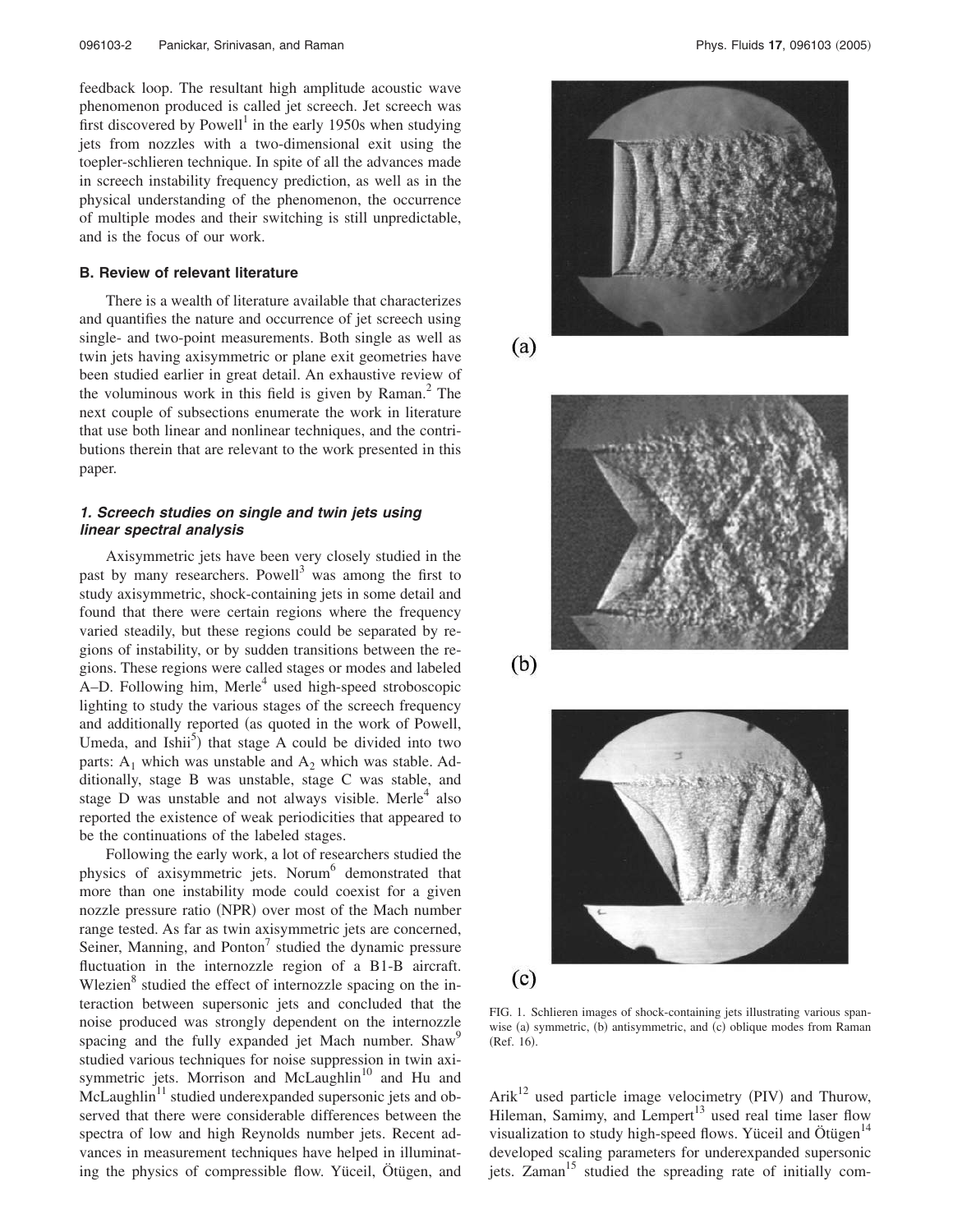pressible jets. However, despite these advances, the prediction of mode jumps in unsteady flows has remained an elusive goal.

Flows from rectangular nozzles have received attention in the recent past due to their potential advantages in thrust vectoring applications. Raman<sup>16</sup> studied the screech tones from rectangular convergent-divergent rectangular jets having three different exit geometries: uniform straight edge, single beveled, and double beveled exits. Figure 1 shows the shock-cell structure of rectangular jets having various exit geometries (taken from Raman<sup>16</sup>). It is immediately apparent that whereas the uniform exit rectangular nozzles and the double beveled exit nozzles produce jets with shock-cells that are spanwise symmetric about the jet centerline, the shock cell structure of jet from the single beveled nozzle, as expected, does not show any such symmetry. It was possible to identify three types of spanwise instability modes: symmetric (spanwise phase difference  $\sim 0^{\circ}$ ), antisymmetric (spanwise phase difference  $\sim 180^{\circ}$ ), and oblique (spanwise phase difference neither 0° nor 180°). More than one mode could be simultaneously present at certain operating conditions and by the use of an instantaneous spectrum, represented as a waterfall chart, it was possible to distinguish whether the two modes were coexisting or mutually exclusive. Prior to this, Raman and  $Rice<sup>17</sup>$  had studied the instability modes of a regular exit convergent rectangular jet using hot films and microphones to characterize the axial evolution of the hydrodynamic instability modes. Tam, Shen, and Raman<sup>18</sup> showed that the screech frequency of nozzles with two-dimensional exits could be predicted using the waveguide approach. Raman<sup>19</sup> observed that in plane jets with a uniform exit, that are significantly underexpanded, the screech phenomenon ceased to exist and concluded that this was caused due to aerodynamic blockage of the feedback process by the excessive expansion of the jet at the nozzle exit that occurs at higher stages of underexpansion. Kim and Samimy<sup>20</sup> and Kerechanin, Samimy, and  $Kim<sup>21</sup> studied the$ effects of modifications to the trailing edge of uniform exit rectangular nozzles as a means to characterize the noise radiation emanating therefrom. Raman and Taghavi<sup>22</sup> studied the coupling of twin jets of rectangular geometry and found that the jets coupled either symmetrically or antisymmetrically in the spanwise direction. Raman<sup>23</sup> revisited the coupling problem to study the characteristics of twin jets emanating from nozzles having a double beveled exit and demonstrated that the jets from these complex exit geometry nozzles exhibited the same types of coupling instability modes as those of jets from uniform exit nozzles.

More recently, the authors of the present work studied the interaction between twin jets from nozzles with single beveled exits<sup>24</sup> (bevel angle=30°). They found that when operated individually, the jets exhibited spanwise symmetric, antisymmetric, and oblique instability modes. When these nozzles were operated in the twin configuration, there were two configurations that were possible; viz., the contradirected (or "arrowhead-shaped") configuration or the codirected (or "V-shaped") configuration. It was found that the former configuration exhibited no spanwise coupling instability modes. However, in the codirected configuration, the jets were coupled and exhibited only the spanwise symmetric and spanwise antisymmetric instability modes. Another related recent study by Joshi, Srinivasan, and Raman<sup>25</sup> examined the effects of nozzle yaw orientation on the coupling mechanism. This study brought to light the coupling mechanism of twin jets having uniform exits, and single beveled exits with two bevel angles  $(10^{\circ}$  and  $30^{\circ})$  and in two configurations (codirected and contradirected), under various yaw configurations.

# **2. Screech studies on single and twin jets using nonlinear spectral analysis**

As mentioned earlier, nonlinear spectral analysis techniques have the potential to uncover jet interaction intricacies that have eluded researchers for a long time. For this paper, the higher-order term we use is the cross-bicoherence (CBC). The cross bicoherence is obtained by normalizing the cross bispectrum, which is an ensemble average obtained from the discrete Fourier transforms of two discrete timeseries signals. The discrete cross-bispectrum for an ensemble  $k$ ,  $(S_{YXX}^{(k)})$ , can be expressed by Eq. (1) as follows:

$$
S_{YXX}^{(k)}(f_1, f_2) = Y^{(k)}(f_1 + f_2)X^{(k)^{*}}(f_1)X^{(k)^{*}}(f_2),
$$
\n(1)

where  $X^{(k)}(f)$  and  $Y^{(k)}(f)$  are the discrete Fourier transforms of the timeseries signals  $x(t)$  and  $y(t)$  and  $f$  is the frequency. The discrete cross-bispectrum,  $(S_{YXX})$ , is obtained by taking an ensemble average of Eq.  $(1)$  and can be expressed as shown in Eq.  $(2)$ ,

$$
S_{YXX}(f_1, f_2) = \frac{1}{M} \sum_{k=1}^{M} S_{YXX}^{(k)}(f_1, f_2).
$$
 (2)

Finally, the cross-bicoherence spectrum is obtained by normalizing Eq. (2) using the power spectrum of each of the two signals and the resulting expression for the crossbicoherence  $b_c$  is given by Eq. (3):

$$
b_c^2(f_1, f_2) = \frac{|S_{YXX}(f_1, f_2)|^2}{\left(\frac{1}{M}\sum_{k=1}^M |Y^{(k)}(f_1 + f_2)|^2\right)\left(\frac{1}{M}\sum_{k=1}^M |X^{(k)}(f_1)X^{(k)}(f_2)|^2\right)}
$$

.  $\hspace{2.5cm} (3)$  $(3)$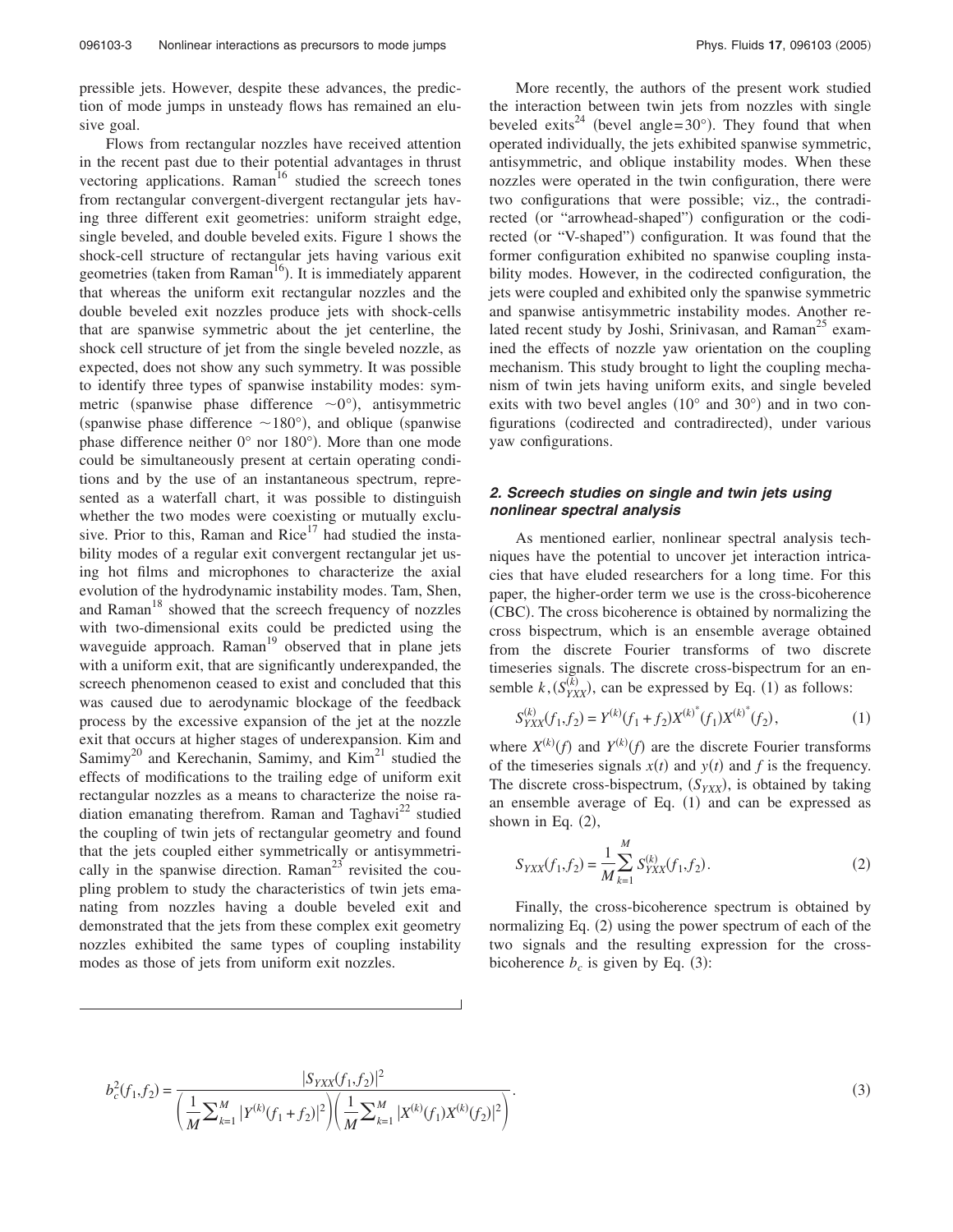TABLE I. Compilation of flow description, instability type, and mode jump considered in the present work.

| Flow description             | Instability mode<br>type   | Existence of<br>mode jump | Geometry/orientation                                    |
|------------------------------|----------------------------|---------------------------|---------------------------------------------------------|
| Twin, shock-containing jets  | Spanwise coupling<br>modes | YES                       | Uniform exit rectangular<br>$(No\; vaw)$                |
| Single, shock-containing jet | Spanwise modes             | YES                       | Single beveled rectangular                              |
| Single, shock-containing jet | Azimuthal modes            | <b>YES</b>                | Axisymmetric                                            |
| Twin, shock-containing jets  | Spanwise coupling<br>modes | N <sub>O</sub>            | Uniform exit rectangular<br>(Yaw angle = $15^{\circ}$ ) |
| Single, shock-containing jet | Spanwise modes             | NO.                       | Uniform exit rectangular                                |

Thus, the cross-bicoherence is a third-order estimate obtained from two simultaneously acquired timeseries signals and can be considered analogous to cross-coherence in linear spectral analysis. The use of nonlinear techniques in analyzing jet flows is not new, although, it has not been as widely used as linear analysis techniques. Thomas and Chu<sup>26</sup> studied the evolution of a planar shear layer of a subsonic jet using auto- and cross-bicoherence. The auto- and cross-coherence quantities used here are higher-order analogs of the auto- and cross-spectrum quantities used in linear spectral analysis. In their work, they showed that the shear layer showed a preference for difference interactions rather than sum interactions. They also studied the axial evolutions of nonlinear interactions by studying the relative magnitudes of the interactions. Studies on the nonlinear interactions that occur in shock-containing supersonic jets were first conducted by Ponton and Seiner<sup>27</sup> followed by Walker and Thomas.<sup>28</sup>

Srinivasan, Panickar, Raman, Kim, and Williams<sup>29</sup> used nonlinear spectral analysis to study twin-jet coupling. In their work, they used the cross-bicoherence spectrum to quantify the nonlinear interactions that occurred between twin supersonic jets from single beveled nozzles. They found that jets that were considered decoupled by linear spectral analysis metrics were observed to be interacting nonlinearly if higherorder spectral analysis metrics were used. In addition, the number of nonlinear interactions was quantified using a metric termed as the "interaction density," represented as  $I_{c,n}$ where *n* is a number between 0 and 1. The interaction density is computed by calculating the number of interactions in the cross-bicoherence spectrum that have cross-bicoherence levels greater than *n*, and can be mathematically expressed as

$$
I_{c,n} = \sum_{i=1}^{N} \sum_{j=1}^{M} \beta_{ij}, \quad \beta_{ij} \begin{cases} = 1, & b_c^2(f_i, f_j) \ge n, \\ = 0, & b_c^2(f_i, f_j) < n, \end{cases} \tag{4}
$$

where *N* and *M* are the numbers of discrete frequency ranges in the cross-bicoherence spectrum. Srinivasan, Panickar, Raman, Kim, and Williams<sup>29</sup> found that there was an abrupt increase in the number of nonlinear interactions when a mode switch occurred. In the present work we examine the connection between mode jumps and the number of nonlinear interactions in several resonant acoustics situations.

#### **C. Objectives**

The main objectives of the present study are stated as follows.

- (1) Study the effect of instability mode switch/decay on the number of nonlinear interactions for various resonant acoustics flow situations. The various flow situations include different shock-cell structures, instability mode types, and jet orientations.
- (2) Use concepts from linear stability analysis to explain why difference interactions outnumber sum interactions when multiple modes in shock-containing flows interact.

For the first point mentioned above, the authors studied the nonlinear interactions and instability modes for a variety of shock-containing jets that had both mutually exclusive as well as coexisting instability modes (compiled in Table I) as described below.

- (1) Twin, shock-containing plane jets with uniform shock cells.
- (2) Single, shock-containing plane jet with oblique shock cells.
- (3) Single, shock-containing axisymmetric jet.
- (4) Twin, shock-containing plane jets with uniform shock cells, yawed at 15°.
- (5) Single, shock-containing plane jet with uniform shock cells.

It must be noted that plane jets refer to jets that have a rectangular exit. Uniform shock cells refer to jets emanating from uniform rectangular exits and oblique shock cells refer to jets emanating from single beveled rectangular exits. In order to meet the second objective, the authors considered the nonlinear spectra for the following cases:

- (1) Twin, shock-containing plane jets with oblique shock cells, yawed at 10°, in the contradirected configuration.
- (2) Twin, shock-containing plane jets with oblique shock cells, yawed at 20°, in the contradirected configuration.

## **II. EXPERIMENTAL METHODOLOGY AND UNCERTAINTY**

Unsteady pressure data in the nearfield were obtained using two-point microphone measurements. The microphones were located at the spanwise centers of the nozzles for the twin-jet configurations and at the spanwise extremities of the nozzle for the single jet configuration. For the axisymmetric jet, there were four microphones located on the periphery of the nozzle separated by an azimuthal angle of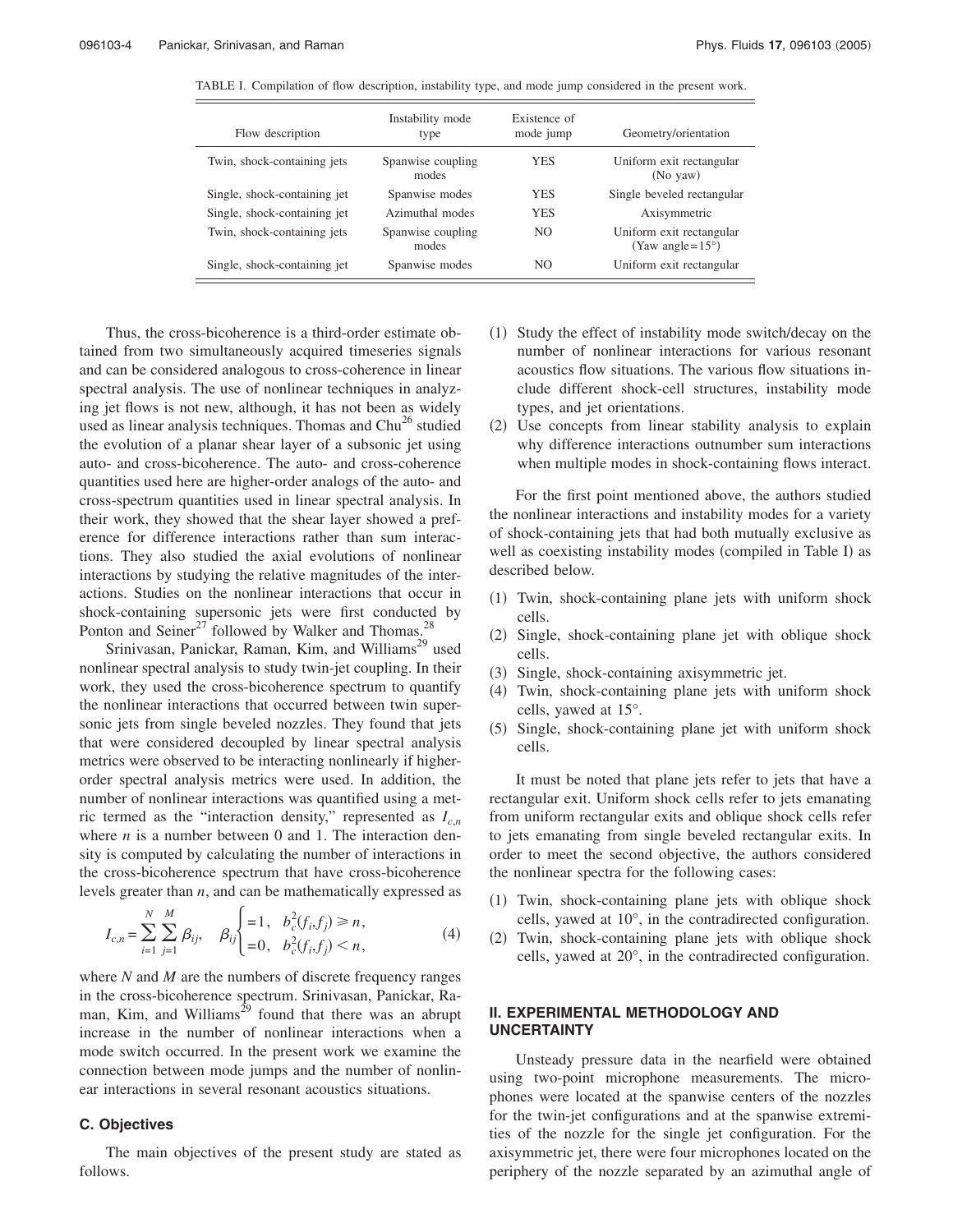

FIG. 2. Experimental schematics. (a) Schematic of the twin-jet setup, (b) microphone arrangement for measuring spanwise instability modes in a single jet, (c) microphone arrangement for measuring spanwise coupling instability modes in twin jets, and (d) microphone arrangement for measuring azimuthal instability modes in an axisymmetric jet direction of jet flow is out of the plane of the paper).

90°. All the experiments corresponding to the data analyzed were performed in the High Speed Jet Facility of the Fluid Dynamics Research Center at the Illinois Institute of Technology. A detailed description of the test facility can be obtained from Panickar, Srinivasan, and Raman<sup>24</sup> and will not be repeated here. All acoustic data were acquired using  $\frac{1}{4}$ -in. Brüel & Kjær microphones and associated preamplifiers and signal conditioners. A schematic of the setup for twin jets is shown in Fig.  $2(a)$ . As shown, the nozzles were mounted on separate carriages of a traversing mechanism. Each carriage rests on leadscrews with opposite hand threads. The motors of the leadscrew are computer controlled which allows the user to change the internozzle separation. For changing the orientation of the jets, the nozzles were further mounted on rotary tables which are also computer controlled and can be adjusted to change the yaw orientation between the nozzles. Also shown in the figure is a schematic of the microphone locations for the single and twin plane jet configurations [Figs.  $2(b)$  and  $2(c)$ , respectively] and the single axisymmetric jet configuration [Fig. 2(d)]. All analog signals acquired through the connector board were digitized using a 12-bit National Instruments card. The programming interface for communicating with the card as well as for controlling the traversing mechanism was LABVIEW. Postprocessing of the timeseries data acquired was done using MAT-LAB.

The experimental uncertainties for the experiments are restricted to errors in measuring the sound pressure levels (SPLs) and the frequencies. The uncertainty in the SPLs is calculated to be within around 1%, including repeatability factors. The uncertainty in the frequency measurements was found to be within around 2%. The fully expanded jet Mach number was calculated assuming an isentropic expansion from stagnation conditions in the plenum, to atmospheric conditions. The uncertainty in calculating the fully expanded Mach number is calculated to be 0.016%.

### **III. RESULTS AND DISCUSSION**

We begin with a brief illustration of the advantage of using nonlinear spectral analysis over traditional linear spectral analysis. A detailed discussion on this aspect can be found in the work of Srinivasan, Panickar, Raman, Kim, and Williams<sup>29</sup> and hence, only a brief summary is presented in this paragraph. Figure  $3(a)$  shows the timeseries of two synthetically generated signals. One is obtained by a linear superposition of two frequencies, at 5 kHz and 8 kHz, and the other is obtained by a quadratic modulation of the same two frequencies. As seen from the figure, the timeseries of the two signals are completely distinct. However, the power spectral density plot of the modulated signal shows peaks at 3 kHz and 13 kHz. Thus, looking at the power spectral density alone, one would be unable to detect the quadratic phase coupling between 5 kHz and 8 kHz. Figure  $3(c)$  shows the cross-bicoherence spectrum of the two signals in a threedimensional plot and Fig.  $3(d)$  shows a projection of Fig. 3c- as viewed from the top. The cross-bicoherence spectrum consists of two distinct peaks, corresponding to the frequency content in the modulated signal  $\beta$  kHz and 13 kHz, as shown in Fig.  $3(d)$ ]. Thus, higher-order spectral analysis is able to identify nonlinear interactions that cannot be detected by linear analysis alone, provided that the phase difference between the modulated signals is small for an explanation regarding the role of phase difference in cross-bicoherence spectrum, see Ref. 29). It is a limitation of cross-bicoherence that it reveals quadratic interactions only when there is phase coherence between the interacting modes. However, in the case of closely spaced shock-containing jets, it is reasonable to assume that nonlinear interactions between modes occur well before they become phase incoherent, and thus justifies the use of this technique for high-speed jet modal interaction studies. In summary, linear spectral techniques eliminate the phase information in a signal which could be essential for understanding the physics behind complex phenomena, such as the ones being studied in this paper.

## **A. Nonlinear interactions and mode switching in shock-containing jets**

In the work of Srinivasan, Panickar, Raman, Kim, and Williams,<sup>29</sup> a metric called the "interaction density" [Eq. (4)], which was indicative of the amount of nonlinearity in a signal, was successfully used. In their work, they looked at the interactions occurring between twin jets with oblique shock cells in the codirected configuration. One of the main conclusions from their work was that there appeared to be a strong correlation between a switch in the coupling mode and the interaction density. They noticed that around the fully expanded jet Mach numbers where the spanwise coupling mode switched from symmetric to antisymmetric the nonlinear interaction density peaked as compared to the interaction density for conditions where there was no mode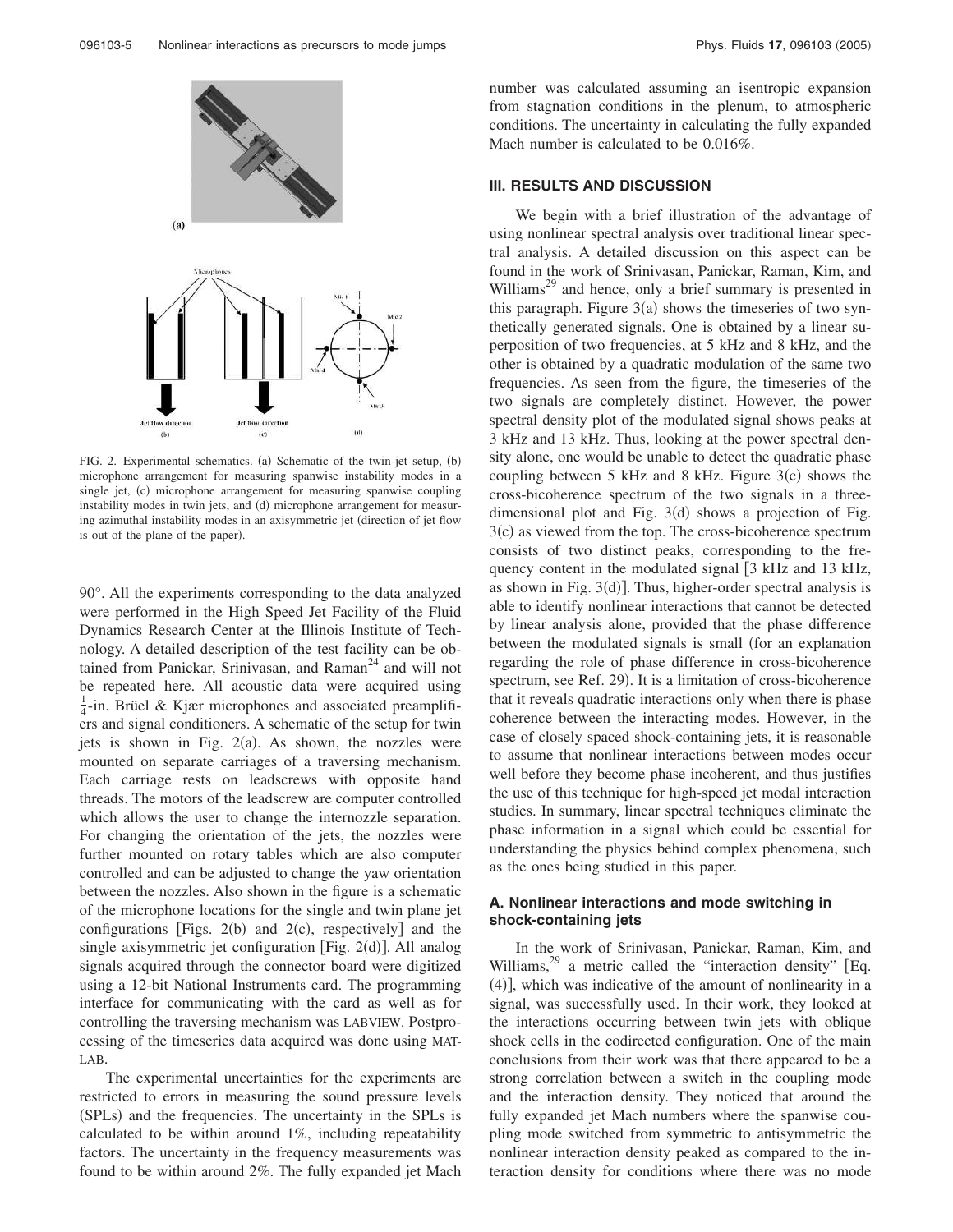

FIG. 3. Limitations of linear spectral analysis. (a) Timeseries for two different types (linearly superposed and quadratically modulated) of signals containing frequencies of 5 kHz and 8 kHz. (b) Power spectral density plots for the timeseries shown in (a) indicate that while linear spectral analysis is adequate for linearly superposed signals, it misrepresents quadratically modulated signals. (c) Three-dimensional cross-bicoherence spectrum for the timeseries shown in (a) showing two spikes indicating the frequency content of the modulated signal. (d) Projection of the cross-bicoherence spectrum shown in (c) when viewed from the top.

switch. In the present paper, we investigate the connection between mode switching and number of nonlinear interactions for several resonant acoustics situations including the data from the work of Panickar, Srinivasan, and Raman<sup>24</sup> and Joshi, Srinivasan, and Raman.<sup>25</sup> Interaction densities at cutoff cross-bicoherence values of 0.3  $(I_{c,0.3})$  were obtained [using Eq. (4)] and plotted against the fully expanded jet Mach number for a particular configuration. To confirm that the trends were not dependent on the threshold value, the results for a cross-bicoherence cutoff of 0.4  $(I_{c,0.4})$  are also shown.

Figure 4 shows the results for the jets from twin, shockcontaining jets with oblique shock cells, in the codirected configuration. Figures  $4(a)$  and  $4(b)$  show the tonal sound pressure level characteristics and the spanwise phase difference at the tonal frequency across the range of Mach numbers of operation (reproduced from Panickar, Srinivasan, and Raman<sup>24</sup>). The spanwise coupling instability modes at the tonal frequency across the fully expanded Mach number range of operation can be identified from Fig. 4(b). As seen from this figure, the spanwise phase is approximately  $0^{\circ}$  at the lower Mach numbers (corresponding to twin-jet sound pressure levels that were greater than the single jet sound pressure levels) which indicates the presence of a spanwise symmetric instability mode. At a fully expanded Mach number of around 1.4, the spanwise phase abruptly jumps to, and stays at, values close to 180° which alludes to the presence of a spanwise antisymmetric instability mode. Note that at this fully expanded Mach number, the sound pressure levels for the twin jets drop from being greater than that for single jets to being lower than that of single jets. Finally, Fig.  $4(c)$ shows the variation of the interaction density across the operating fully expanded Mach number range (reproduced from Srinivasan, Panickar, Raman, Kim, and Williams<sup>29</sup>). As seen in this figure, the interaction density peaks around a fully expanded Mach number of 1.4 which agrees well with the data presented in the sound pressure level chart and the phase map of Figs. 4(a) and 4(b), respectively. The present work will examine the connection between the interaction density and the mode switch for a number of resonant acoustics situations.

## **1. Resonant acoustics situations with mode jump**

*a. Twin, shock containing rectangular jets with uniform shock cells.* In the present work, we began by examining two separate cases from the work of Joshi, Srinivasan, and Raman<sup>25</sup> that studied the effect of yaw on twin-jet coupling. First, the data for twin jets with uniform shock cells, without any yaw, were analyzed. Figures  $5(a)$  and  $5(b)$  show the sound pressure level variation and frequency variation, re-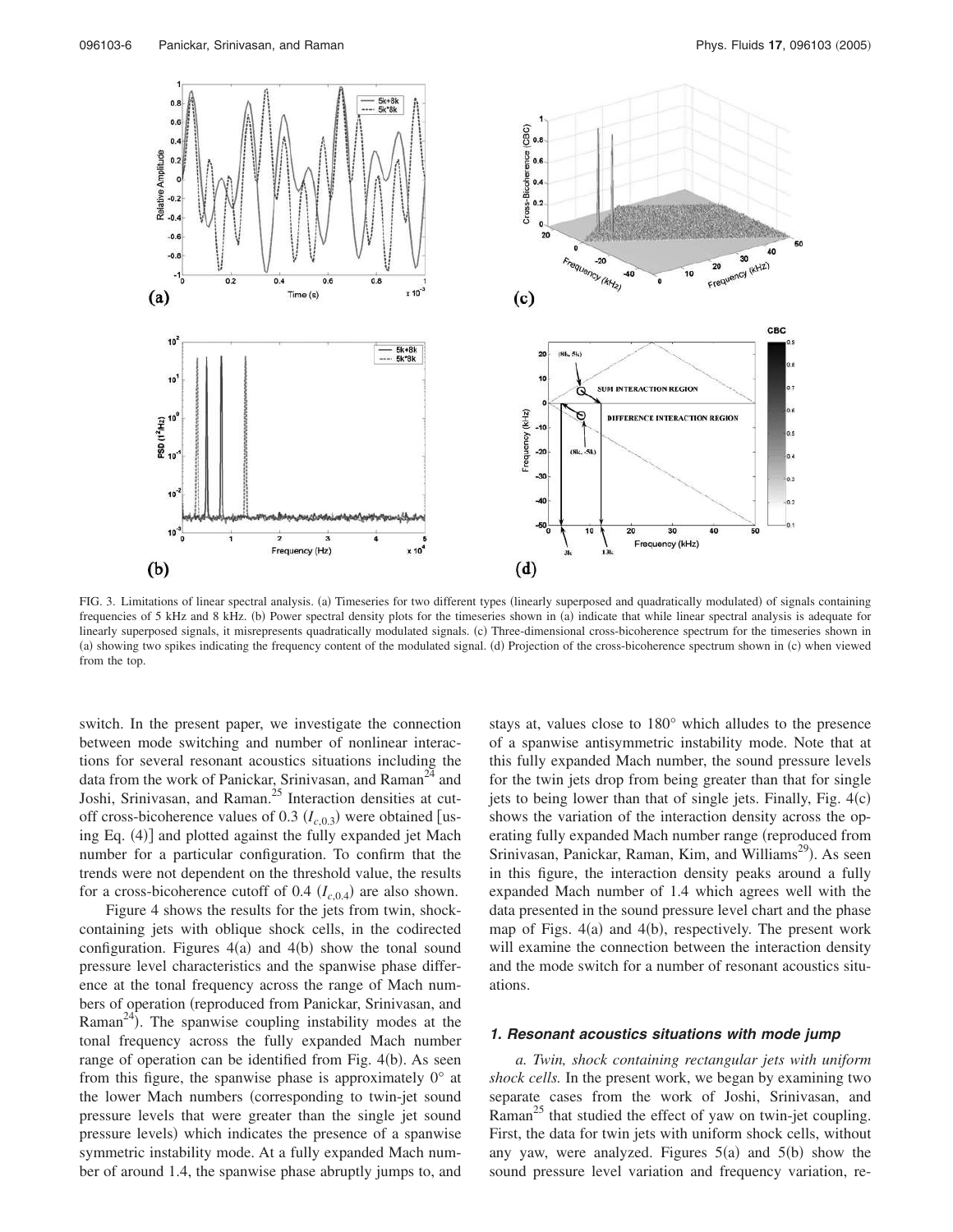

FIG. 4. Linear and nonlinear characteristics of twin jets from single beveled nozzles (bevel angle= $30^{\circ}$ ) in the codirected configuration. Data from Panickar, Srinivasan, and Raman (Ref. 24) for (a) and (b) and from Srinivasan, Panickar, Raman, Kim, and Williams (Ref. 29) for (c). (a) Peak SPL variation across the Mach number range for single and twin jets. (b) Spanwise phase variation with Mach number showing an instability coupling mode jump from spanwise symmetric to spanwise antisymmetric at  $M_j \approx 1.4$ . (c) Variation of nonlinear interaction density with Mach number showing a sudden increase in the nonlinearity at  $M_i \approx 1.4$ .

spectively, for the single and twin jets across the Mach number range of operation. As seen in this chart, around a Mach number of around 1.55, the sound pressure level of the twin jets increases to become significantly greater than that for the single jets. Figure  $5(c)$  shows the phase map for the twin jets at the tonal frequency over the range of Mach numbers tested. As seen from this graph, at the lower Mach numbers, the phase difference is approximately 180°. At the higher Mach numbers, the phase difference is seen to be approximately 0°. The shift from a spanwise antisymmetric mode to a spanwise symmetric mode is seen to occur at around a fully expanded Mach number of 1.55 which agrees well with the sound pressure level data in Fig. 5(a). We performed a nonlinear spectral analysis on these data to calculate the interaction density. The nonlinear interaction density variation with

the fully expanded Mach number is shown in Fig. 5(d). As seen in the figure, the nonlinear interaction density peaks around a fully expanded Mach number of 1.55. Both crossbicoherence cut-off values showed the same trend of nonlinear interaction density.

*b. Single, shock-containing rectangular jet with oblique shock cells.* Next, in order to check the variation in nonlinear interaction density for spanwise instability modes as opposed to spanwise coupling instability modes as discussed in the previous paragraph, the data for a single, shock-containing jet with oblique shock cells were analyzed. The spanwise modes were obtained by placing two microphones at the spanwise edges of the nozzle, as shown in the schematic in Fig.  $2(b)$ . Figure  $6(a)$  shows the SPL recorded by each microphone and Fig.  $6(b)$  shows the variation of the screech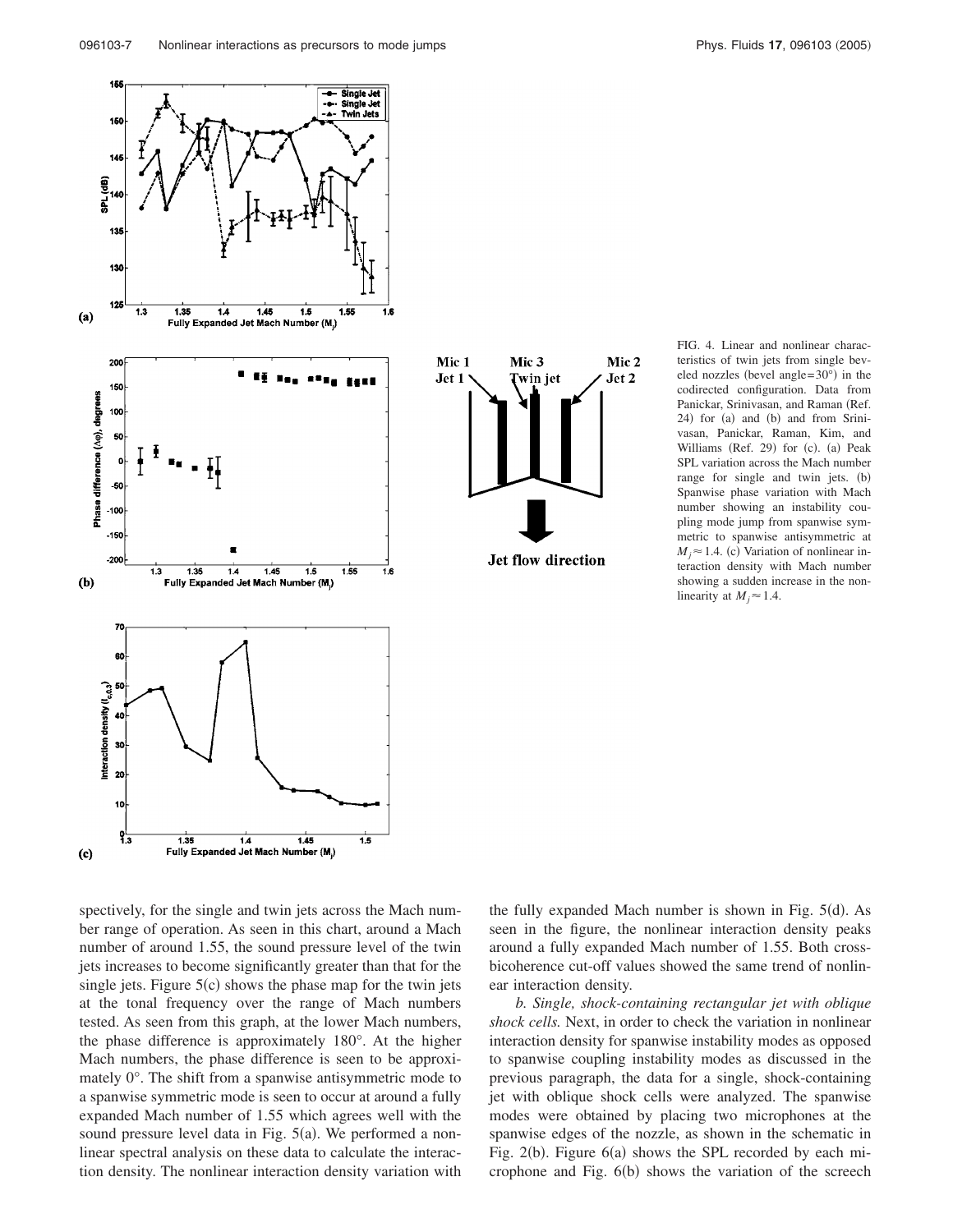

FIG. 5. Linear and nonlinear characteristics of twin jets from uniform exit rectangular nozzles. Data from Joshi, Srinivasan, and Raman (Ref. 25) for (a) and b-. a- Peak SPL variation across the Mach number range for single and twin jets. Single jet data were acquired by operating one of the jets and measuring the SPLs recorded by the corresponding microphone and twin-jet data were acquired by operating both jets simultaneously and measuring the SPL recorded by microphone 3. (b) Variation of screech frequency with Mach number. (c) Spanwise phase variation between microphone 1 and microphone 2 with Mach number. (d) Variation of nonlinear interaction density with Mach number considering two cut-off cross-bicoherence thresholds of 0.3 and 0.4, as shown by the two lines.

frequency across the Mach number range of operation. Figure  $6(c)$  shows the corresponding phase chart. As seen from Fig.  $6(c)$ , the spanwise phase for the single jet remains antisymmetric for the lower operating range of fully expanded Mach numbers. However, around  $M_i = 1.4$ , the spanwise mode suddenly shifts from antisymmetric to symmetric, after which it remains in the spanwise symmetric mode for the remainder of the operating range. The fully expanded Mach number where the mode switched was approximately the same for both single and twin jets from single beveled nozzles. This can be seen by comparing the respective phase charts [Figs.  $4(c)$  and  $6(c)$ , respectively]. However, for the single jet, the spanwise mode shifted from antisymmetric to symmetric whereas for the twin jets, the spanwise-coupled mode shifted from symmetric to antisymmetric. Finally, Fig. 6(d) shows the variation of the nonlinear interaction density with the fully expanded Mach number. As seen, the nonlinear interactions peak sharply around  $M_i \sim 1.4$ , corresponding to the spanwise phase shift. The trends of the nonlinear interaction density for both cross-bicoherence cut-off values chosen were similar which meant that the peaking phenomenon was not dependent on the value of the cut-off chosen.

*c. Single, shock-containing axisymmetric jet.* It is widely acknowledged that axisymmetric, shock-containing jets exhibit more complex instability modes<sup>4,6</sup> (azimuthal) as opposed to plane jets (spanwise). Moreover, these modes can coexist over a range of fully expanded Mach numbers. Hence, we examined the screech characteristics of an axisymmetric nozzle using four microphones, each separated azimuthally by 90° from the other, along the periphery of the nozzle, as shown in the schematic in Fig.  $2(d)$ . At the lowest Mach numbers, the jets exhibited an axisymmetric  $(m=0)$ instability mode. This was determined from the phase relation between the microphones which were all in phase. The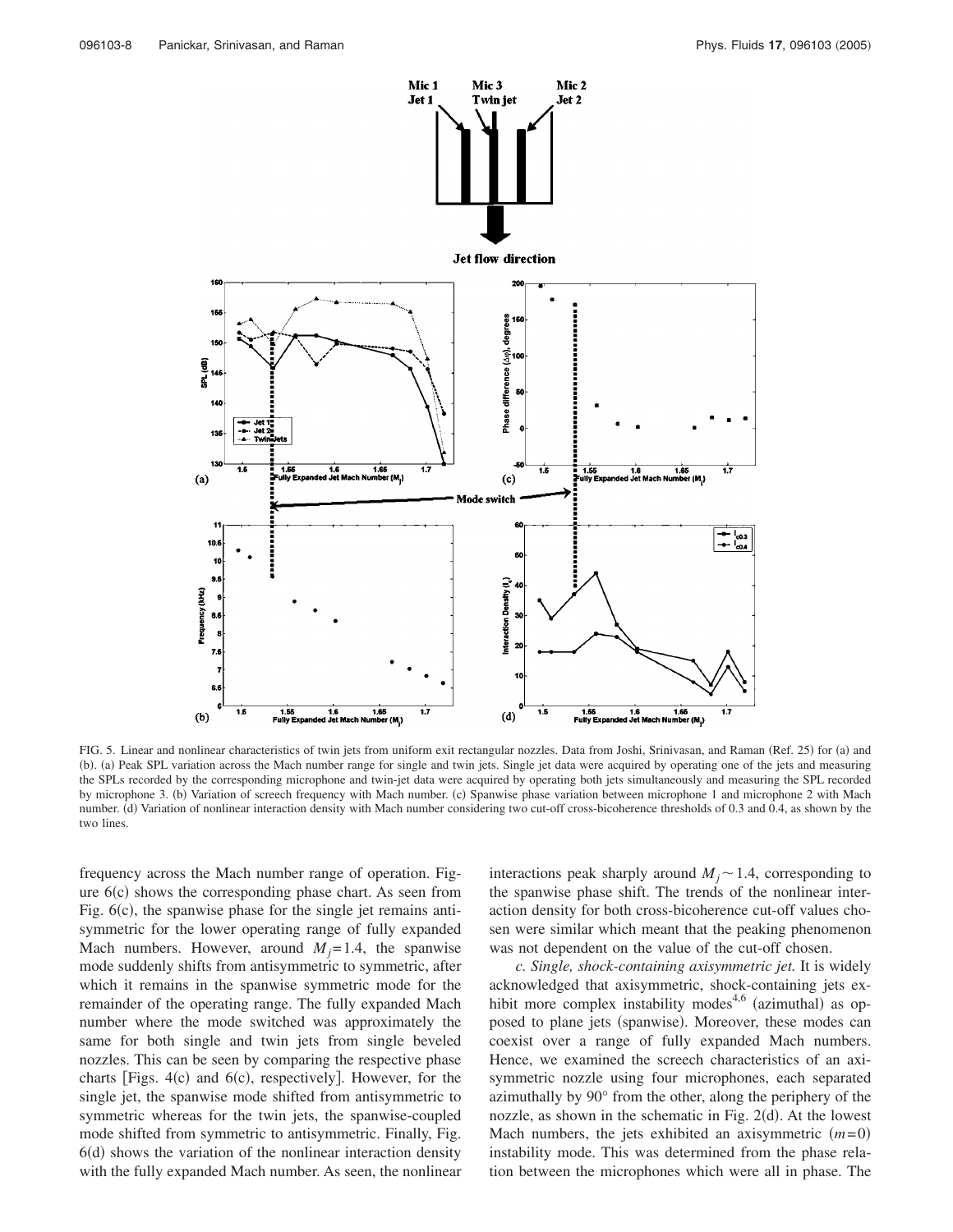

FIG. 6. Linear and nonlinear characteristics of a jet from one single beveled nozzle. (a) Peak SPL variation across the Mach number range for spanwise located microphones as shown in the schematic. (b) Variation of screech frequency with Mach number. (c) Spanwise phase variation between microphone 1 and microphone 2 with Mach number depicting the spanwise antisymmetric and spanwise symmetric instability modes. (d) Variation of nonlinear interaction density with Mach number for two different cross-bicoherence cutoffs.

axisymmetric mode persisted for a wide range of Mach numbers. Around a fully expanded Mach number of 1.16, a flapping  $(m=\pm 1)$  mode came into existence as seen from the phase difference between diagonal microphones (approximately 180°). Note that the  $m = \pm 1$  mode is produced by the combination of equal and opposite helical modes. At a fully expanded Mach number of around 1.3, the flapping mode started decaying and around  $M_j = 1.35$ , the helical  $(m=1)$  instability mode was observed. This was determined from the phase difference between microphone pairs 1-2, 1-3, and 1-4 which were 90 $^{\circ}$ , 180 $^{\circ}$ , and 270 $^{\circ}$ , respectively. Figure 7(a) shows the SPL variation as recorded by microphone 1 for each of the three instability modes. For each instability mode, the frequency corresponding to the instability varied smoothly. This variation in the instability frequency is shown in Fig. 7(b). Table II shows the phase relationship for a few representative frequencies for each instability mode type that was observed for the axisymmetric nozzle tested. It can be seen that each mode type produces a distinct phase relation as explained earlier. Figure  $7(c)$  shows the corresponding phase variation between microphone 1 and microphone 3 across the range of operating Mach numbers. The axisymmetric mode coexists with the flapping mode until a fully expanded jet Mach number of 1.35 after which the flapping mode ceases to exist. Thereafter, the axisymmetric mode co-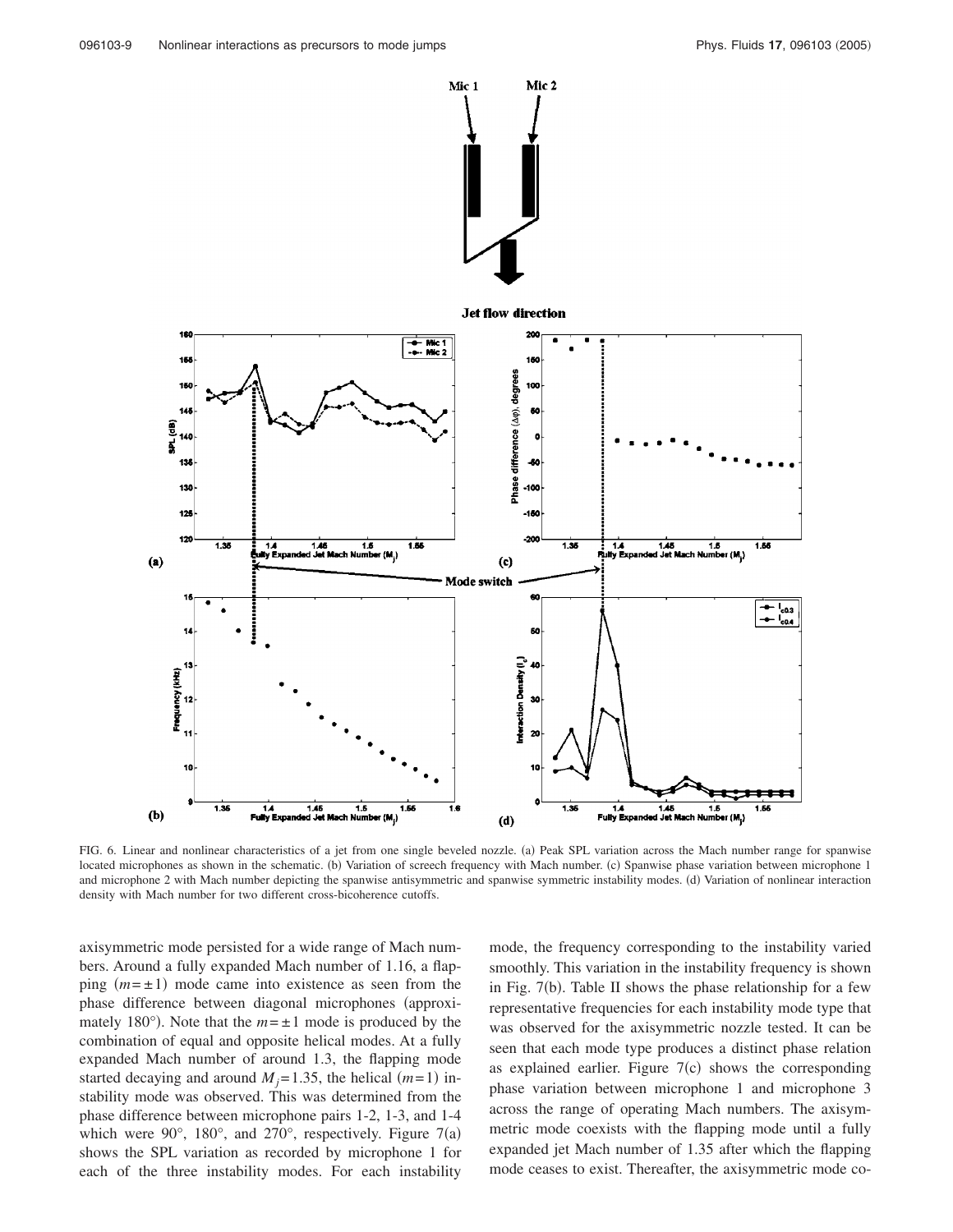

FIG. 7. Linear and nonlinear characteristics of an axisymmetric nozzle. (a) SPL variation across the Mach number range for the various modes measured using microphone 1 shown in the schematic. (b) Variation of instability frequency with Mach number. (c) Variation of the azimuthal instability mode as measured by microphone 1 and microphone 3 with the Mach number showing the various instability modes (axisymmetric, helical, and flapping). (d) Variation of nonlinear interaction density measured by microphone 1 and microphone 3 with Mach number for two separate cross-bicoherence cutoffs.

exists with the helical mode until a Mach number of 1.42 after which the axisymmetric mode ceases to exist and the helical mode persists. The focus of our work is the variation of the nonlinear interaction density [Fig.  $7(d)$ ] with Mach number. As seen, when the flapping mode ceases to exist (around  $M_j \sim 1.35$ ) there is a slight increase in the nonlinear

interactions. However, when the axisymmetric mode ceases to exist (around  $M_j \sim 1.42$ ) there is a marked increase in the number of nonlinearities as seen by the prominent peak in the nonlinear interaction density chart. Similar trends were observed using two different cross-bicoherence cut-off thresholds.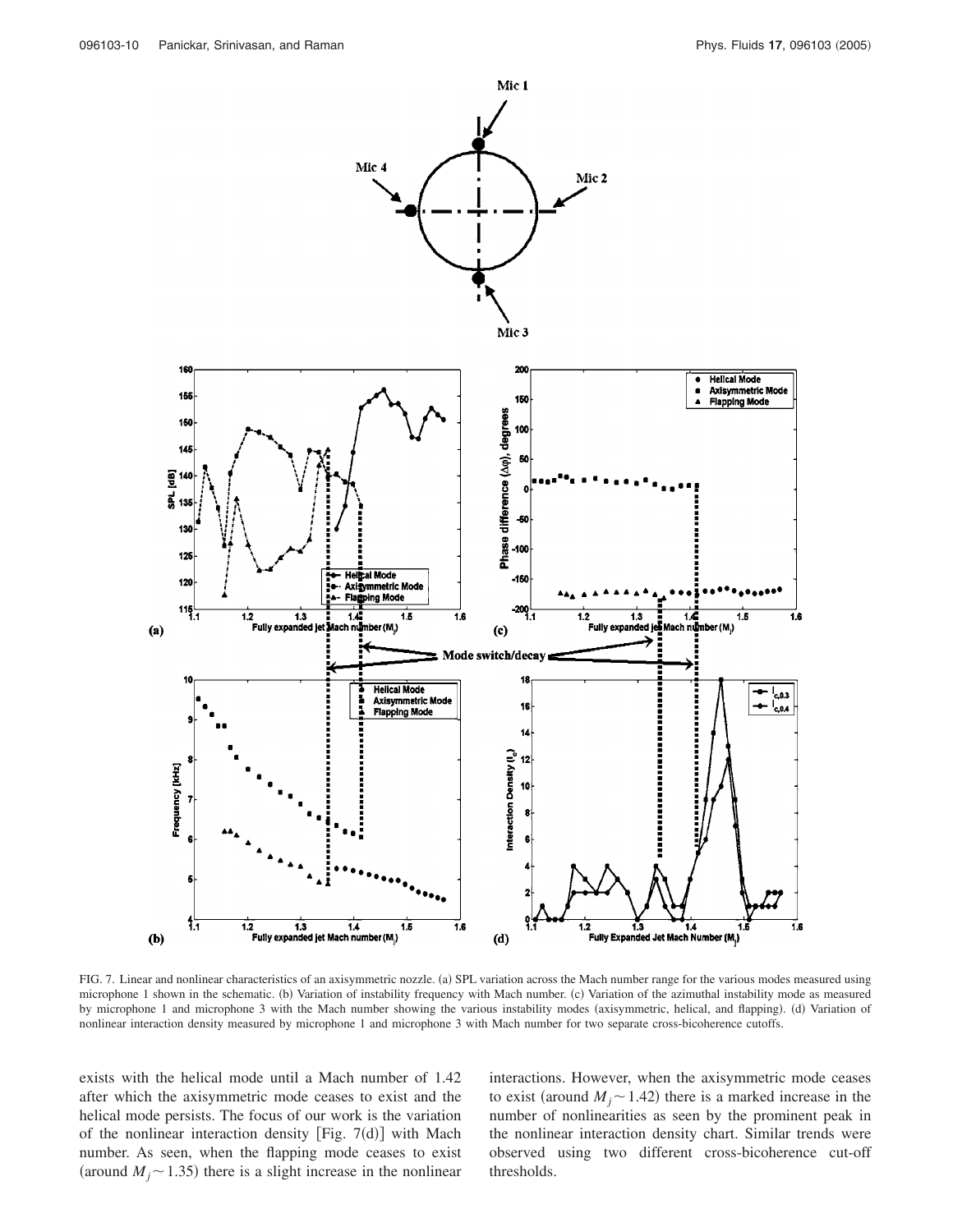TABLE II. Frequency and corresponding phase differences for various instability modes seen in an axisymmetric jet. For schematic of microphone location refer to Fig. 2(d).

|                       |                   | Phase difference (degrees) |                        |                        |  |  |
|-----------------------|-------------------|----------------------------|------------------------|------------------------|--|--|
| Instability mode type | Frequency<br>(Hz) | Microphones<br>1 and 2     | Microphones<br>1 and 3 | Microphones<br>1 and 4 |  |  |
| Axisymmetric mode     | 9130.86           | $-10.25$                   | 11.7982                | 1.32                   |  |  |
|                       | 8398.44           | $-0.67$                    | 22.1104                | 21.75                  |  |  |
|                       | 8056.64           | 8.72                       | 13.0098                | 21.78                  |  |  |
|                       | 7568.36           | $-0.27$                    | 17.9854                | 17.70                  |  |  |
|                       | 7177.73           | 5.16                       | 11.2632                | 16.44                  |  |  |
|                       | 6640.63           | 0.05                       | 8.1552                 | 15.64                  |  |  |
| Flapping mode         | 6103.52           | 18.26                      | $-161.98$              |                        |  |  |
|                       | 5957.03           | 8.19                       | $-168.27$              |                        |  |  |
|                       | 5517.58           | 4.46                       | $-166.64$              |                        |  |  |
|                       | 5419.92           | 6.11                       | $-166.27$              |                        |  |  |
|                       | 5371.09           | 7.19                       | $-164.88$              |                        |  |  |
|                       | 5273.44           | 9.26                       | $-165.19$              |                        |  |  |
| Helical mode          | 5224.60           | 91.27                      | 166.08                 | 274.26                 |  |  |
|                       | 5127.00           | 81.66                      | 167.29                 | 254.69                 |  |  |
|                       | 5078.10           | 106.19                     | 170.02                 | 273.07                 |  |  |
|                       | 4980.50           | 103.42                     | 169.79                 | 272.45                 |  |  |
|                       | 4931.60           | 94.86                      | 166.02                 | 269.12                 |  |  |
|                       | 4589.80           | 83.22                      | 167.36                 | 249.80                 |  |  |

#### **2. Resonant acoustics situations without mode jumps**

*a. Twin, shock-containing rectangular jets with uniform shock cells, yawed at 15°.* For completeness, the authors looked at a data set where the spanwise mode during coupling did not show a mode jump. For this purpose, data from a previous work<sup>25</sup> for twin, shock-containing plane jets with uniform shock cells, yawed at 15°, were analyzed. Figures  $8(a)$  and  $8(c)$  show the sound pressure level variation and the phase difference, respectively, across the range of operating Mach numbers as reported. Figure 8(b) shows the variation of the screech frequency with the fully expanded jet Mach number. As seen from the figures, there appears to be no switch in the spanwise phase difference at any of the fully expanded Mach numbers and the jets appear to be antisymmetrically coupled over the entire operating range. Figure 8(d) shows the variation of the nonlinear interaction density in the operating range of fully expanded Mach numbers. There is no peak in the nonlinear interaction density. Further confirmation of these results was obtained for the case of twin, shock-containing plane jets with uniform shock cells yawed at 20°. In the interest of brevity, the figures for this case have not been shown. However, it was observed that the coupling instability mode for this case remained antisymmetric for the entire operating range with no mode switch. As expected, the nonlinear interaction density metric did not show any significant peaks. Thus, it appears that when there is no change in the spanwise coupling instability mode over a given operating range, there is no significant increase in the nonlinear interactions across that operating range.

*b. Single, shock-containing rectangular jet with uniform shock cells*. We examined one last case for a single, shockcontaining plane jet. The microphones were placed on the spanwise extremities, as shown in the schematic in Fig.  $2(b)$ . Figure  $9(a)$  shows the variation of the SPL recorded by the two microphones and Fig.  $9(c)$  shows the phase difference between the spanwise instabilities. Figure  $9(b)$  shows the variation in the screech frequency with the Mach number. As seen, there is only one instability mode for the entire range of fully expanded Mach numbers and that is the spanwise symmetric mode. Figure  $9(d)$  shows the variation of the nonlinearities across the Mach number range as indicated by the interaction density. Here too, similar to the result obtained in the previous paragraph, it was seen that when the spanwise instability mode did not exhibit a mode switch, there was no significant increase in the number of nonlinear interactions.

#### **3. Frequency variations during mode jumps**

An interesting observation that surfaces from looking at the instability frequency data for each of the flow situations [Figs.  $5(c) - 9(c)$ ] is the behavior of the frequency variation at or near the mode switch or mode decay. Figures  $5(c)$ , $6(c)$  and  $7(c)$  are the flow situations that exhibit an abrupt mode switch or mode decay. It is seen that in the vicinity of this switch/decay, there is an adjustment in the frequency variation. Where, prior to the switch/decay, the frequency varies smoothly with the Mach number, there seems to be an abrupt shift or discontinuity in the frequency variation once the mode switches. On the other hand, from Fig.  $8(c)$ , it can be seen that such a discontinuity in the frequency and SPL variation (around  $M_j = 1.52$ ) can occur even when there is no mode switch as seen from the phase data in Fig. 8(d). Thus the variation in the instability frequency or SPL data alone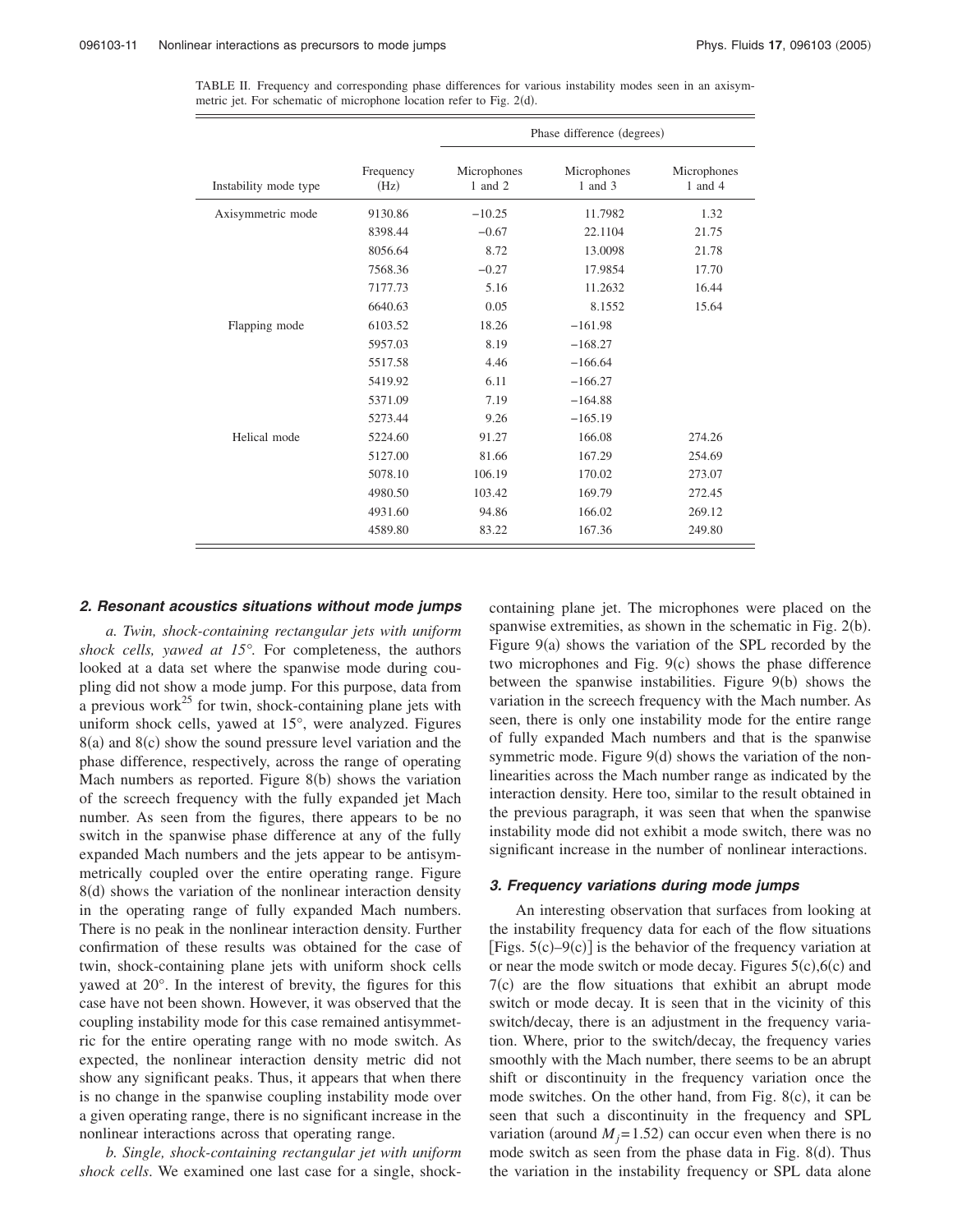

FIG. 8. Linear and nonlinear characteristics of twin jets from uniform exit rectangular nozzles at a yaw angle of 15°. Data from Joshi, Srinivasan, and Raman (Ref. 25) for (a) and (b). (a) Peak SPL variation across the Mach number range for single and twin jets. Single jet data acquired by operating each jet individually and recording the SPL from the corresponding microphone. Twin-jet data acquired by operating both jets simultaneously and recording the SPL from microphone 3. (b) Variation of screech frequency with Mach number. (c) Variation of the spanwise instability mode as measured by microphone 1 and microphone 2 showing the spanwise antisymmetric mode persisting for the entire Mach number range. (d) Variation of nonlinear interaction density with the Mach number for two different cross-bicoherence cutoffs.

would not be sufficient in predicting the presence of a mode switch/decay; the variation of the nonlinear interaction density metric is a faithful indicator and precursor of the presence of a mode switch/decay.

# **4. Mode switching, nonlinear interactions, and their association with energy exchange**

We demonstrated for three separate flow geometries with shock cells that the increase in the number of nonlinear interactions is a precursor to mode switching. The observation that when there was no change in the instability mode the nonlinearities remained at comparable levels across the entire Mach number range lent further credibility to this conclusion. Further, for the cases where different instability modes coexist, the decay of one mode and the persistence of another also lead to a sharp increase in the nonlinear interactions. This was demonstrated for the case of an axisymmetric jet with multiple modes that coexisted over the full range of Mach numbers. This sudden increase in nonlinear interactions during abrupt mode switching and/or mode decaying can be expected to be related to energy exchange mechanisms between the instabilities. Linear theory accounts only for energy exchange between the mean flow and the perturbation. However, the energy exchange amongst instability modes can occur only through nonlinear mechanisms. These energy exchange mechanisms manifest as an increase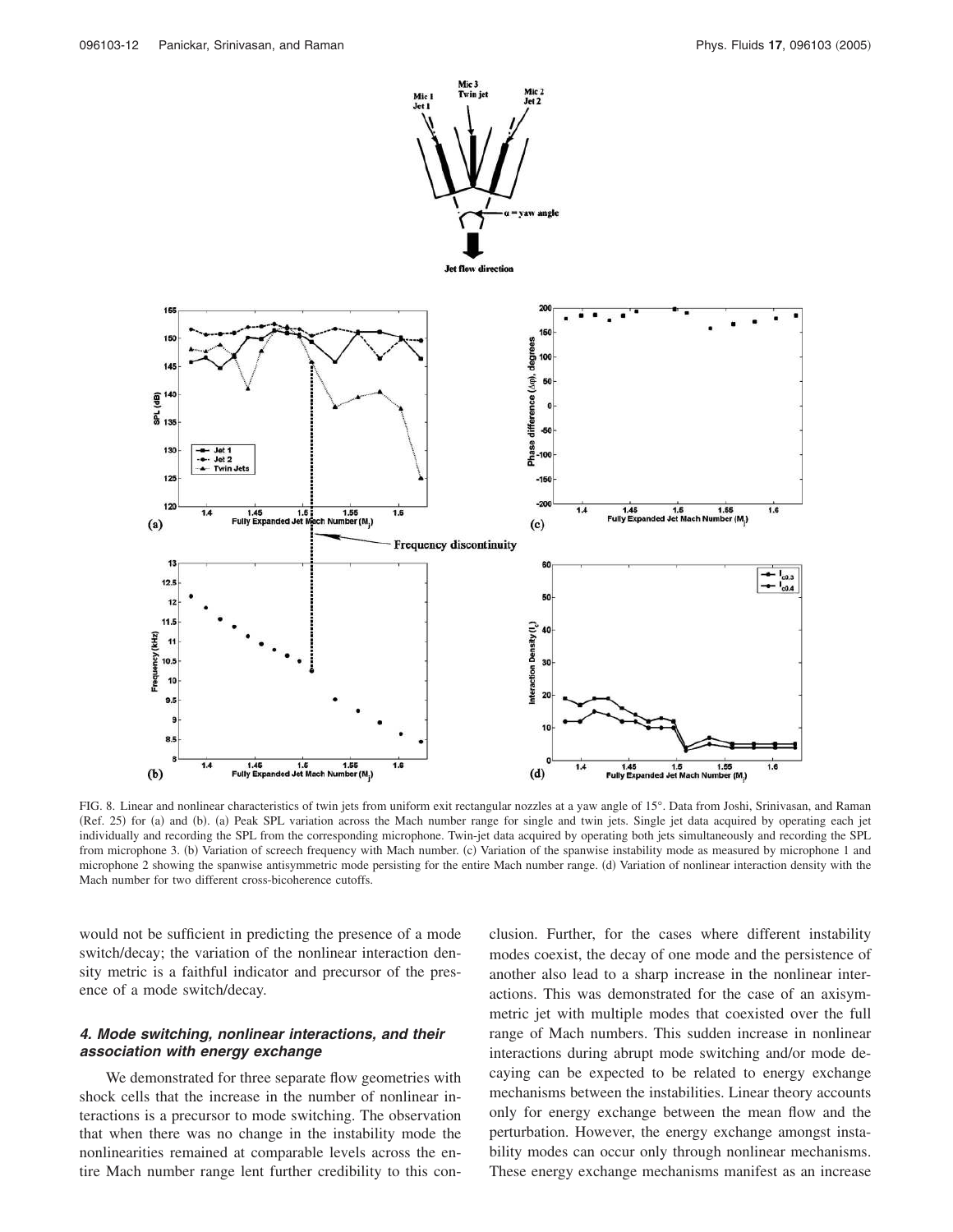

FIG. 9. Linear and nonlinear characteristics of a jet from a uniform exit rectangular nozzle. (a) Peak SPL variation across the Mach number range for spanwise-located microphones as shown in the schematic. (b) Variation of screech frequency with Mach number. (b) Spanwise phase variation between microphone 1 and microphone 2 with Mach number depicting the spanwise symmetric instability mode which persists for the entire Mach number range. (c) Variation of nonlinear interaction density with Mach number for two different cross-bicoherence cutoffs.

in the number of nonlinear interactions during or just around the operating condition where the instability mode changes. From the definition of cross bicoherence it is clear that its magnitude is directly related to the magnitude of energy possessed by the quadratically phase-coupled modes. Thus, quadratic phase coupling can be believed to serve as an energy exchange channel during modal transitions. In the case of plane jets where these instability modes are mutually exclusive, there is a sudden increase in the number of nonlinear interactions (which in our case is quantified by the interaction density term) around the fully expanded Mach number where the switch occurs. On the other hand, in the case of axisymmetric jets where instability modes can coexist, there is a small increase in the number of nonlinear interactions

when one instability mode (in our case the flapping mode) decays and a second (the helical mode) comes into existence while the third (the axisymmetric mode) coexists with the first and the second. However, when there is only one mode that persists, the other one decaying out, there is a prominent and sharp increase in the number of nonlinear interactions.

# **B. Dominance of difference interactions over sum interactions**

Previous studies by Thomas and Chu<sup>26</sup> and Srinivasan, Panickar, Raman, Kim, and Williams<sup>29</sup> on two entirely different flow situations, reported that in a given crossbicoherence spectrum, there were a greater number of differ-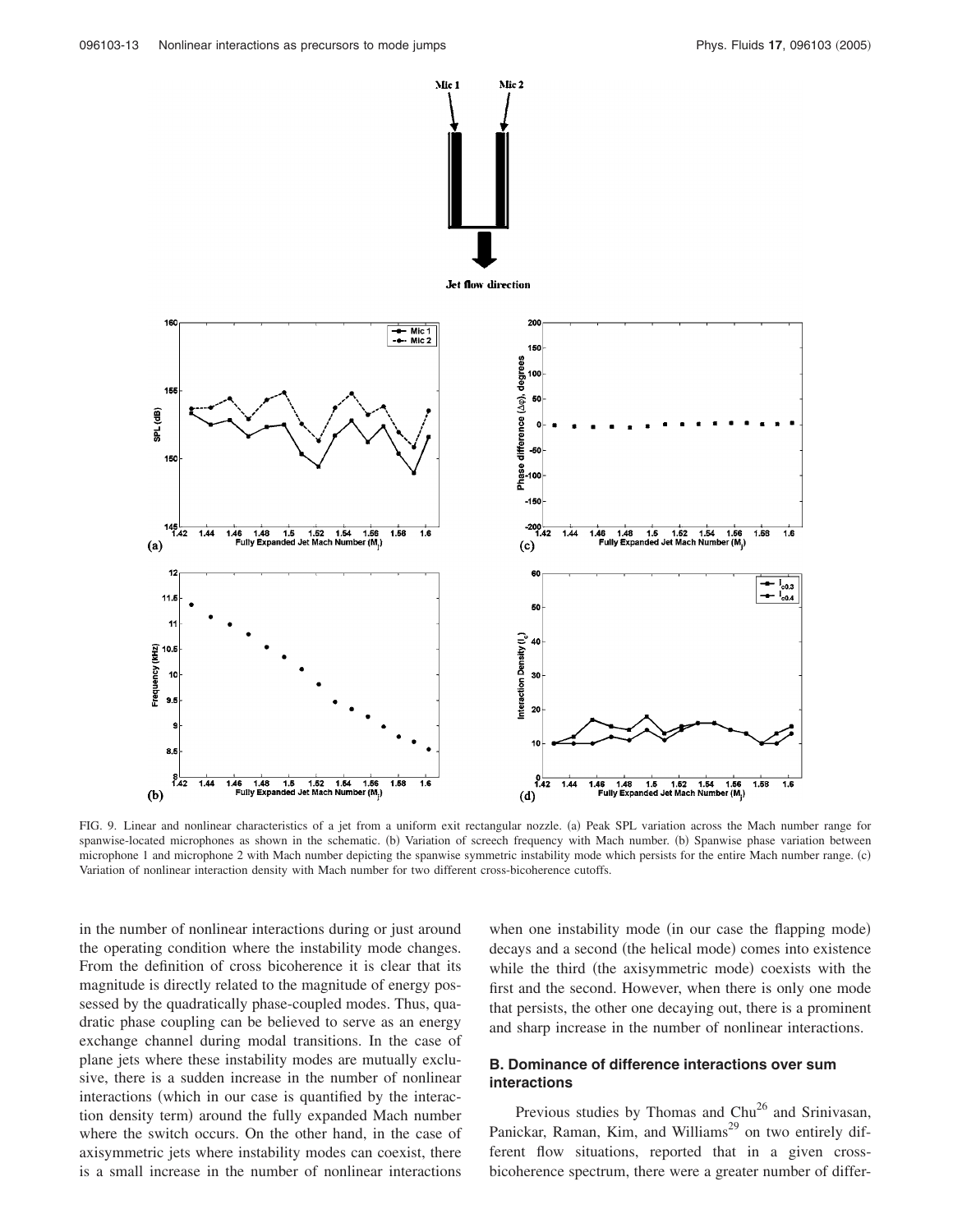

FIG. 10. Band of most amplified instability waves according to linear stability theory. Raman (Ref. 19) [from calculations by Cain and Bower (Ref. 30) and Cain, Bower, Walker, and Lockwood (Ref. 31)] for plane jets at a fully expanded Mach number,  $M_i = 1.5$ . The nondimensional frequencies that lie within the region where the spatial growth factor  $[\alpha_i(\delta_{\omega}/2)]$  is positive, are unstable and are amplified according to linear stability theory. The shaded area around the *X* axis shows the range of nondimensional frequencies of the sum and difference interactions obtained from a typical crossbicoherence spectrum for twin shock-containing coupled jets with uniform exit geometry.

ence interactions than sum interactions. The former paper considered low-speed flows whereas the latter focused on shock-containing flows. We decided to look at the experimental data in the context of linear stability theory, hoping that it would offer a suitable explanation. A single fully expanded jet Mach number of 1.5 was selected for closer study. Figure 10 shows the amplification curve for this case (taken from Raman<sup>19</sup>). This curve shows the nondimensional frequencies on the *X* axis and the spatial instability growth rate on the *Y* axis. It must be noted that this curve is unique for the operating Mach number and any change in the Mach number will yield a different amplification curve. Frequencies that lie in the range where the spatial growth rate is positive, are unstable, and are amplified in the shear layer. On the other hand, the frequencies that lie outside this range are stable and the disturbances that correspond to this frequency are eventually damped out. For the calculations, a hyperbolic tangent type of velocity profile of the form shown in Eq. (5) was used. The temperature profile that was used is shown in Eq.  $(6)$ :

$$
\frac{U}{U_j} = \frac{1}{2} \left[ 1 - \tanh\left(\frac{y - y_0}{\frac{1}{2}\delta_w}\right) \right],\tag{5}
$$

$$
\frac{T}{T_j} = \frac{T_{\infty}}{T_j} + \frac{1}{2} \left( 1 - \frac{T_{\infty}}{T_j} \right) \left[ 1 - \tanh\left(\frac{y - y_0}{\frac{1}{2}\delta_w}\right) \right].
$$
 (6)

In the two equations, *U* and *T* are the velocity and temperature, respectively,  $U_i$  and  $T_i$  are the exit jet centerline velocity and temperature, respectively, *y* is the smaller dimension coordinate,  $y_0$  is the location of the velocity inflection point in the shear layer,  $\delta_w$  is the vorticity thickness which was calculated midway between the third and fourth shocks in the jet exit plume, and  $T_{\infty}$  is the freestream temperature. The original stability calculations for the mean flow as defined in Eqs.  $(5)$  and  $(6)$  can be obtained from Cain and Bower<sup>30</sup> and Cain, Bower, Walker, and Lockwood.<sup>31</sup> The stability calculations that correspond to the amplification envelope shown in Fig. 10 are for the location where  $2y_0/\delta_w = 2$ , which is the fully developed region.

For a given cross-bicoherence spectrum, the interacting frequencies and the cross-bicoherence values are stored in a table. Next, it is necessary to obtain the resultant frequency and nondimensionalize it. The nondimensional frequency is given by  $\omega = 2\pi f_{2}^{\frac{1}{2}} \delta_{w}^{\prime} U_{j}$ , where *f* is the resultant frequency of the nonlinear interactions in hertz. The centerline jet velocity at the exit was calculated using the Mach number and the speed of sound (assuming ambient conditions). Finally,  $\frac{1}{2}\delta_w$  was calculated by scaling the values for the jets used by Raman<sup>19</sup> for the jets used in this study. There was a choice of scaling parameters that could be selected, namely, the screech frequency or the smaller dimension of the jets. The value of the vorticity thickness for the jets used in this study that was obtained using the two scaling parameters agreed to within 2%. Thus the experimental data and the stability and experimental results from  $\text{Raman}^{19}$  have been consistently scaled in order to yield a meaningful comparison. Table III shows some sample values of the nondimensional frequencies for the interacting frequencies as well as for the resultant frequency for the case of the twin, shock-containing plane jets with oblique shock cells oriented at a yaw angle of 10°. From Fig. 10 it can be seen that for a Mach 1.5 jet, the cut-off value for the nondimensional frequencies that are amplified is around 0.47. This means that all resultant nondimensional frequencies that are greater than 0.47 are stable and those less than 0.47 are unstable. The rows in Table III shown italicized and in bold font indicate interactions that are unstable.

We analyzed the case of twin, shock-containing plane jets with oblique shock cells. The jets exhausted from nozzles with beveled exits at a bevel angle of 10°, arranged in the contradirected configuration, oriented at a yaw angle of 10°, and operated at a fully expanded jet Mach number of 1.5. Figure  $11(a)$  shows a three-dimensional view of the cross-bicoherence spectrum of this configuration. To facilitate understanding, a projection of the spectrum as viewed from the top is shown in Fig.  $11(b)$ . As seen, there are regions of intense clustering of interactions that can be seen in the cross-bicoherence spectrum, which is indicative of a large number of non-linear interactions. The first row of Table IV summarizes the number of nonlinear interactions occurring in the spectrum, sum and difference, and the stability of these interactions. It can be clearly seen that the difference interactions outnumber the sum interactions by more than a factor of 2. Moreover, most of the difference interactions are unstable, roughly 84% of them. On the other hand, most of the sum interactions, around 69%, are stable. As explained earlier, stable interactions lie outside the amplification envelope and are hence damped out whereas the unstable interactions are amplified and become increasingly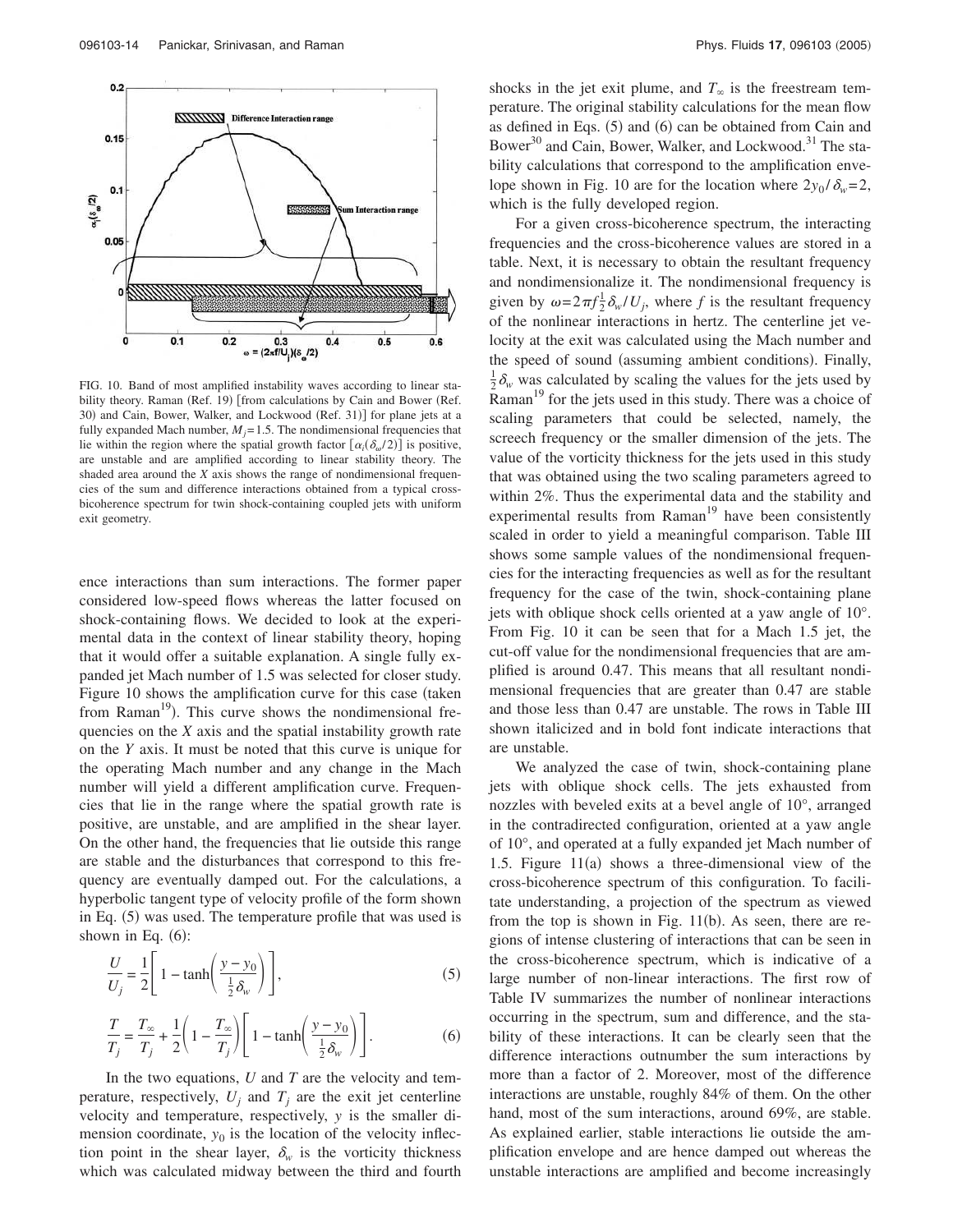TABLE III. Sample constituent and resultant frequencies (dimensional and nondimensional) for coupled twin shock-containing single beveled jets (bevel angle= $10^{\circ}$ ) in contradirected configuration at a yaw angle of  $20^{\circ}$ and fully expanded Mach number  $M_j = 1.5$ . The amplified interactions are shown in bold type and italicized.

| $f_1$<br>(Hz) | f <sub>2</sub><br>(Hz) | $f_{\text{resultant}}$<br>(Hz) | <b>CBC</b> | $\omega_1$ | $\omega_2$ | $\omega_{\text{resultant}}$ |
|---------------|------------------------|--------------------------------|------------|------------|------------|-----------------------------|
| 42 270.06     | $-31910.04$            | 10 360.02                      | 0.300      | 0.726      | $-0.548$   | 0.178                       |
| 42 270.06     | $-9224.25$             | 33 045.81                      | 0.301      | 0.726      | $-0.158$   | 0.567                       |
| 20 547.95     | 18.546.28              | 39 094.23                      | 0.303      | 0.353      | 0.318      | 0.671                       |
| 42 172.21     | 1 043.02               | 43 215.24                      | 0.304      | 0.724      | 0.018      | 0.742                       |
| 40 215.26     | $-39146.02$            | 1 069.24                       | 0.304      | 0.690      | $-0.672$   | 0.018                       |
| 30 919.77     | $-9908.74$             | 21 011.03                      | 0.306      | 0.531      | $-0.170$   | 0.361                       |
| 40 508.81     | $-30247.72$            | 10 261.09                      | 0.306      | 0.695      | $-0.519$   | 0.176                       |
| 43 248.53     | $-1010.43$             | 42 238.10                      | 0.306      | 0.742      | $-0.017$   | 0.725                       |
| 31 213.31     | $-10691.00$            | 20 522.30                      | 0.307      | 0.536      | $-0.184$   | 0.352                       |
| 40 215.26     | $-30052.15$            | 10 163.11                      | 0.307      | 0.690      | $-0.516$   | 0.174                       |
| 21 330.72     | $-11082.14$            | 10 248.59                      | 0.309      | 0.366      | $-0.190$   | 0.176                       |
| 31 409.00     | $-10788.79$            | 20 620.21                      | 0.310      | 0.539      | $-0.185$   | 0.354                       |
| 20 939.33     | $-10202.09$            | 10 737.25                      | 0.310      | 0.359      | $-0.175$   | 0.184                       |
| 38 356.16     | 1 043.02               | 39 399.19                      | 0.312      | 0.658      | 0.018      | 0.676                       |
| 41 291.59     | $-18611.47$            | 22 680.11                      | 0.312      | 0.709      | $-0.319$   | 0.389                       |

unstable. Thus, linear stability theory is able to provide guidance regarding the dominance of difference interactions in the given cross-bicoherence spectrum.

Next, we analyzed the data pertaining to the case where the twin-jet configuration was the same as discussed in the preceding paragraph but for a yaw angle of 20°. Figures

 $12(a)$  and  $12(b)$  show the three-dimensional and projected cross-bicoherence spectrum, respectively, for this case. As seen from the spectrum, there were a large number of nonlinear interactions in this case as well. However, as opposed to the intense clustering that was seen for the previous case, the clustering in this case was not as intense and additionally,





FIG. 11. Spanwise cross-bicoherence for twin single beveled nozzles (bevel angle= $10^{\circ}$ , yaw angle= $10^{\circ}$ ) in the contradirected configuration operating at *Mj*=1.5. Cross-bicoherence measured using microphones 1 and 2 as shown in the schematic. (a) Threedimensional representation of the cross-bicoherence spectrum showing the interacting frequencies and the cross-bicoherence magnitude. (b) Top view of the cross-bicoherence spectrum shown in (a). Note the regions of intense clustering, which is indicative of numerous frequencies within close vicinity of each other interacting nonlinearly.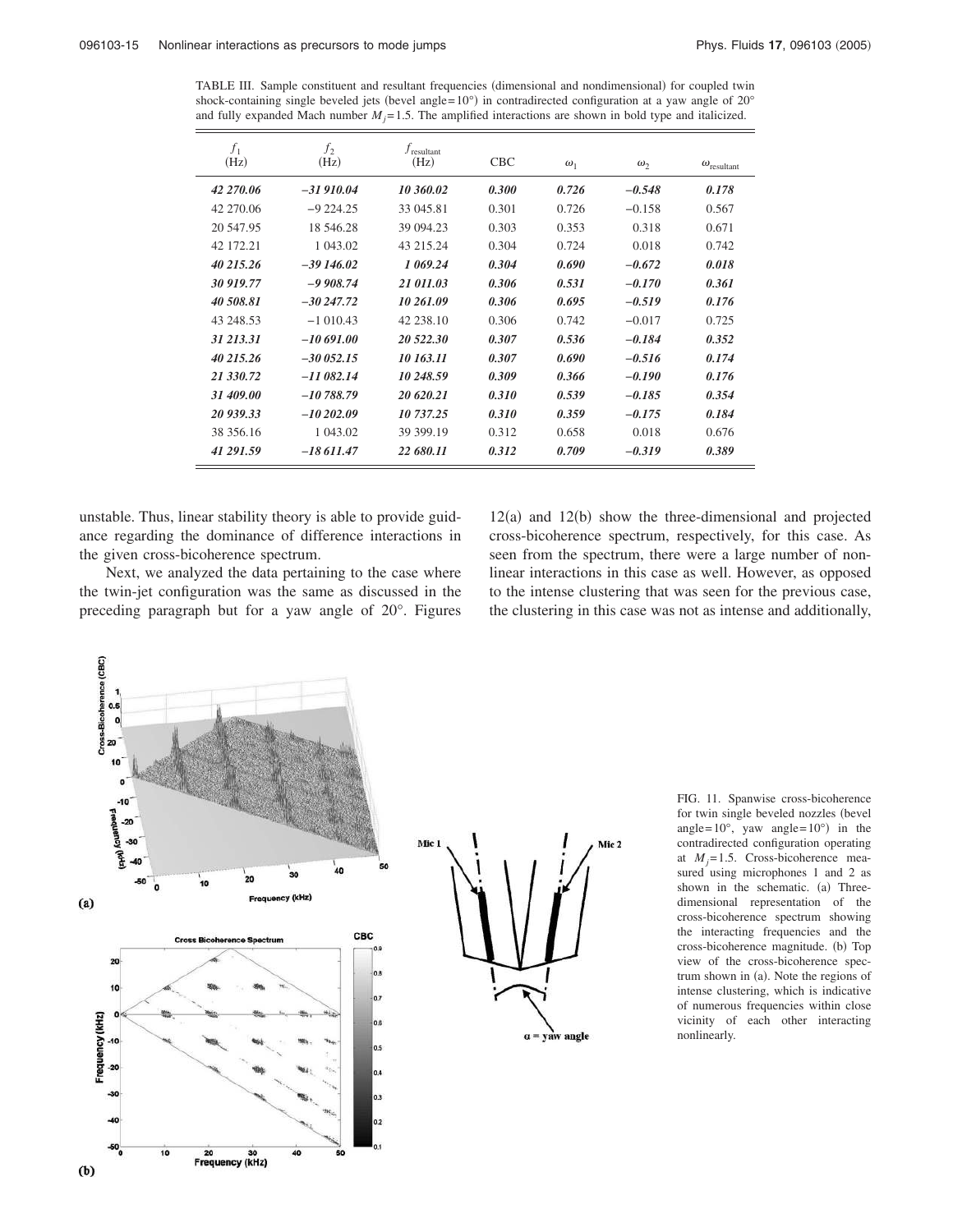TABLE IV. Summary of interaction types for various flow situations. The corresponding cross-bieoherence spectra for the first two rows of the table are shown in Figs. 11 and 12.

|                                                                                                                    | Total sum<br>interactions | Total<br>difference<br>interactions | Sum interaction<br>breakup |                  | <b>Difference</b><br>interaction breakup |                    |
|--------------------------------------------------------------------------------------------------------------------|---------------------------|-------------------------------------|----------------------------|------------------|------------------------------------------|--------------------|
| Flow situation                                                                                                     |                           |                                     | Stable                     | Unstable         | Stable                                   | Unstable           |
| Twin contradirected single<br>beveled rectangular jets (bevel angle= $10^{\circ}$ ) at a yaw angle of $10^{\circ}$ | 106                       | 226                                 | 73<br>(68.87%)             | 33<br>(31.13%)   | 37<br>(16.37%)                           | 189<br>$(83.63\%)$ |
| Twin contradirected single<br>beveled rectangular jets (bevel angle= $10^{\circ}$ ) at a yaw angle of $20^{\circ}$ | 72                        | 131                                 | 48<br>$(66.7\%)$           | 24<br>$(33.3\%)$ | 25<br>$(19.08\%)$                        | 106<br>$(80.92\%)$ |
| Twin uniform exit<br>rectangular jets at no yaw                                                                    | 32                        | 75                                  | 20<br>$(62.5\%)$           | 12<br>$(37.5\%)$ | 14<br>(18.67%)                           | 61<br>$(81.33\%)$  |

there were lineal patterns observed in the cross-bicoherence spectrum. This is indicative of the fact that the dominant interactions that occurred were between the screech frequency and its harmonics. The interested reader is referred to the work of Srinivasan, Panickar, Raman, Kim, and Williams<sup>29</sup> for a more detailed explanation of the clustering and lineal interactions. The second row of Table IV summarizes the number and nature of each type of interactions corresponding to the cross-bicoherence spectrum of Fig. 12. In this case too, as with the previous case, the difference inter-



FIG. 12. Spanwise cross-bicoherence for twin single beveled nozzles (bevel angle= $10^{\circ}$ , yaw angle= $20^{\circ}$ ) in the contradirected configuration operating at  $M_j$ =1.5. Cross-bicoherence measured using microphones 1 and 2 as shown in the schematic. (a) Three-dimensional representation of the cross-bicoherence spectrum showing the interacting frequencies and the cross-bicoherence magnitude. (b) Top view of the cross-bicoherence spectrum shown in (a). Note the predominantly lineal patterns of nonlinear interactions which is indicative of one strong resultant frequency for all the nonlinear interactions in this case the screech frequency and its harmonics).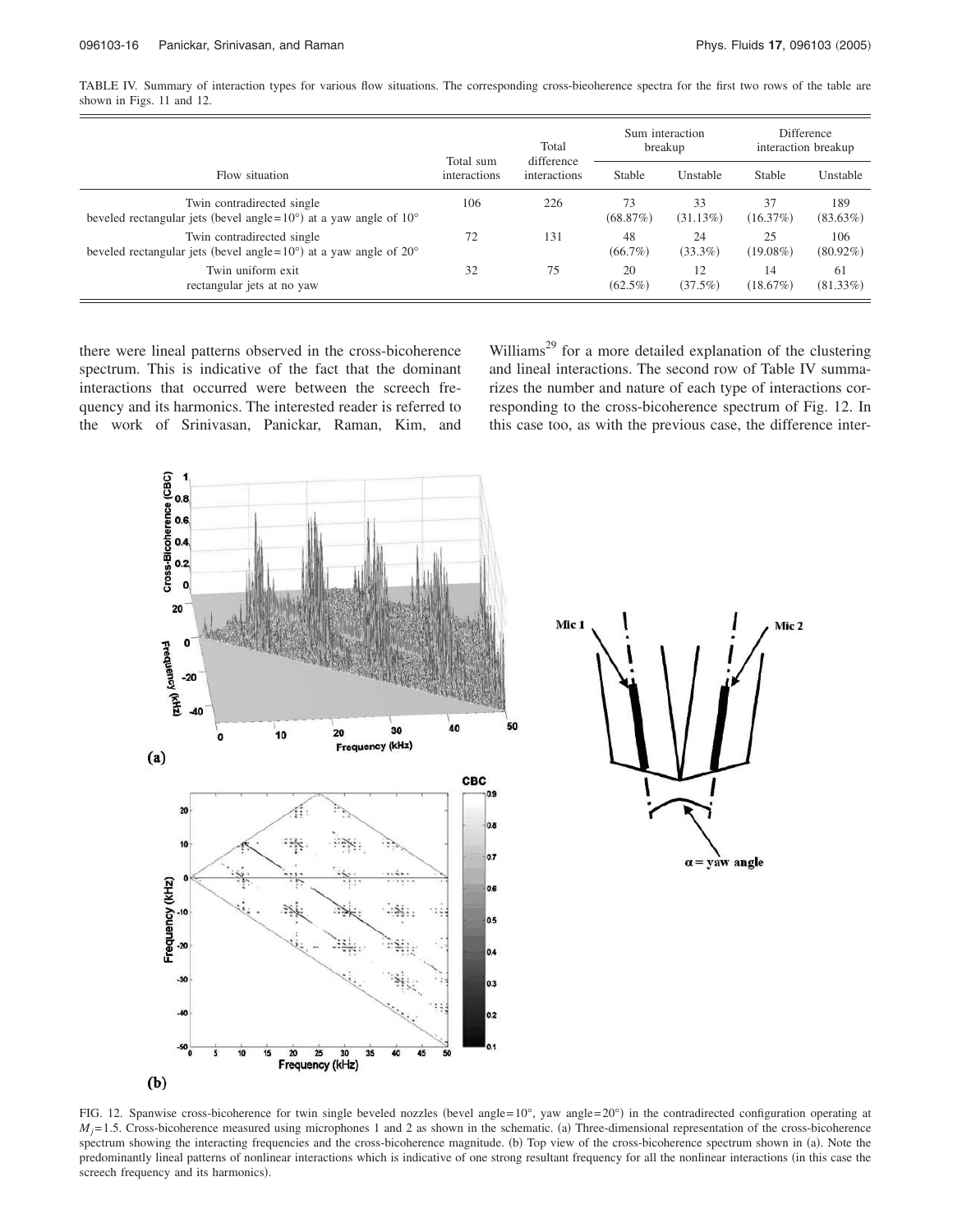actions outnumber the sum interactions approximately by a factor of 2. Moreover, the resultant frequencies of around 81% of the nonlinear interactions that occurred lay within the amplification envelope and were, hence, unstable. On the other hand, around 67% of the sum interactions were stable. Finally, data for twin, shock-containing plane jets with uniform shock cells were analyzed. However, the spectra for this case have not been shown in the interest of brevity. The third row of Table IV summarizes the number and nature of the interaction types. Again, the difference interactions outnumber the sum interactions by a factor of 2. The trends that were observed in the previous cases repeat here as well in the sense that around 63% of the sum interactions are stable and around 80% of the difference interactions are unstable

Thus, linear stability theory is able to give a clear indication as to what type of nonlinear interaction is more likely to be seen in a cross-bicoherence spectrum. The difference interactions that occur between two frequencies result in the production of a lower resultant frequency whereas the sum interactions would produce a higher resultant frequency. Lower frequencies are more likely to be unstable, as they are likely to lie within the amplification envelope, as compared to the higher frequencies which would potentially lie outside the envelope and would be damped out.

# **IV. CONCLUSIONS**

In this paper we examined the connection between the number of nonlinear interactions and mode jumps in resonant acoustics situations involving supersonic jets. The use of nonlinear techniques for studying shock-containing jets reveals information that cannot be obtained through linear techniques alone. The application of linear theory is restrictive because it can only explain the exchange of energy between the mean flow and a single perturbation mode. However, the energy exchange between instability modes themselves (without the involvement of the mean flow) can only be explained using the nonlinear theory.

We examined a number of resonant acoustics flow situations with varying flow features: (i) single, shockcontaining jet with a two-dimensional exit; (ii) twin, shockcontaining jets with two-dimensional exits; and (iii) single, shock-containing jet with an axisymmetric exit. It is known from previous studies that (i) exhibits spanwise instability modes that can be symmetric or antisymmetric, (ii) exhibits spanwise coupling instability modes that can be symmetric or antisymmetric, and (iii) exhibits azimuthal instability modes that can be axisymmetric, flapping, or helical in nature that can coexist. Despite the differences in flow features and geometry exhibited by each of the flow situations just described, there was a unifying factor regarding their behavior during mode switch. It was found that for all cases studied, a sudden increase in nonlinear interactions indicated the presence of a mode switch or mode decay. This was true regardless of the threshold strength chosen for the nonlinear interactions. Thus, the nonlinear interaction density metric serves as a faithful indicator of the presence of a mode switch or mode decay. This is further validated by the fact that when there is no mode switch (uniform exit plane jets)

or there is a coexistence of modes (axisymmetric jets) the interaction density remains at approximately constant values. We believe that when one type of instability mode ceases to exist, it can transfer its energy to another type of instability mode (plane jets) or to the already preexisting instability mode (axisymmetric jets) and this transfer is indicated by observing the trend of the interaction density metric.

The use of linear analysis is, however, able to provide a reasonable explanation as to why difference interactions in a given cross-bicoherence spectrum significantly outnumber the sum interactions. Using the amplification envelope for the instabilities, it can be seen that almost 80% of the difference interactions that occur are unstable. Unstable interactions are the ones that grow spatially in the shear layer and show up consistently in the power spectrum. On the other hand, around 2/3 of the sum interactions are stable, which means that they decay spatially and eventually die out.

#### **ACKNOWLEDGMENT**

This work was funded by the U.S. Air Force Office of Scientific Research (AFOSR) with Dr. John Schmisseur as Program Manager. Dr. K. Srinivasan was a visiting Assistant Professor at IIT, Chicago, during the performance of this effort.

- <sup>1</sup>A. Powell, "On the noise emanating from a two-dimensional jet above the critical pressure," Aeronaut. Q. 4, 103 (1953).
- <sup>2</sup>G. Raman, "Advances in understanding supersonic jet screech: Review and perspective," Prog. Aerosp. Sci. 34, 45 (1998).
- <sup>3</sup>A. Powell, "On the mechanism of choked jet noise," Proc. Phys. Soc. London, Sect. B 66, 1039 (1953).
- <sup>4</sup>M. Merle, "Sur les fréquencies des sondes émises par un jet d'air á grande vitesse," Acad. Sci., Paris, C. R. 243, 490 (1956).
- <sup>5</sup>A. Powell, Y. Umeda, and R. Ishii, "Observations of the oscillation modes of choked circular jets," J. Acoust. Soc. Am. 92, 2823 (1992).
- 6 T. D. Norum, "Screech suppression in supersonic jets," AIAA J. **21**, 235  $(1983).$
- <sup>7</sup>J. M. Seiner, J. C. Manning, and M. K. Ponton, "Dynamic pressure loads associated with twin supersonic plume resonance," AIAA J. **26**, 954  $(1988).$
- <sup>8</sup>R. W. Wlezien, "Nozzle geometry effects on supersonic jet interaction," AIAA Paper No. 87-2694 (1987).
- <sup>9</sup>L. Shaw, "Twin-jet screech suppression," J. Aircr. 27, 708 (1990).
- <sup>10</sup>G. L. Morrison and D. K. McLaughlin, "Instability process in low Reynolds number supersonic jets," AIAA J. 18, 793 (1980).
- <sup>11</sup>T. F. Hu and D. K. McLaughlin, "Flow and acoustic properties of low Reynolds number underexpanded supersonic jets," J. Sound Vib. **141**, 485  $(1990).$
- $12K$ . B. Yüceil, M. V. Ötügen, and E. Arik, "Underexpanded sonic jets: A PIV study," Tenth International Symposium on Application of Laser Techniques to Fluid Mechanics, Lisbon, Portugal, 10–13 July 2000.
- <sup>13</sup>B. Thurow, J. Hileman, M. Samimy, and W. Lempert, "A technique for real-time visualization of flow structure in high speed flows," Phys. Fluids 14, 3449 (2002).
- <sup>14</sup>K. B. Yüceil and M. V. Ötügen, "Scaling parameters for underexpanded supersonic jets," Phys. Fluids 14, 4206 (2002).
- <sup>15</sup>K. B. M. Q. Zaman, "Asymptotic spreading rate of initially compressible jets—Experiments and analysis," Phys. Fluids 10, 2652 (1998).
- <sup>16</sup>G. Raman, "Screech tones from rectangular nozzles with spanwise oblique shock-cell structures," J. Fluid Mech. 330, 141 (1997).
- <sup>17</sup>G. Raman and E. J. Rice, "Instability modes excited by natural screech tones in a supersonic rectangular jet," Phys. Fluids 6, 3999 (1994).
- <sup>18</sup>C. K. W. Tam, H. Shen, and G. Raman, "Screech tones of supersonic jets from bevelled rectangular nozzles," AIAA J. 35, 1119 (1997).
- <sup>19</sup>G. Raman, "Cessation of screech in underexpanded jets," J. Fluid Mech. **336**, 69 (1997).
- 336, 69 (1997).<br><sup>20</sup>J. H. Kim and M. Samimy, "Mixing enhancement via nozzle trailing edge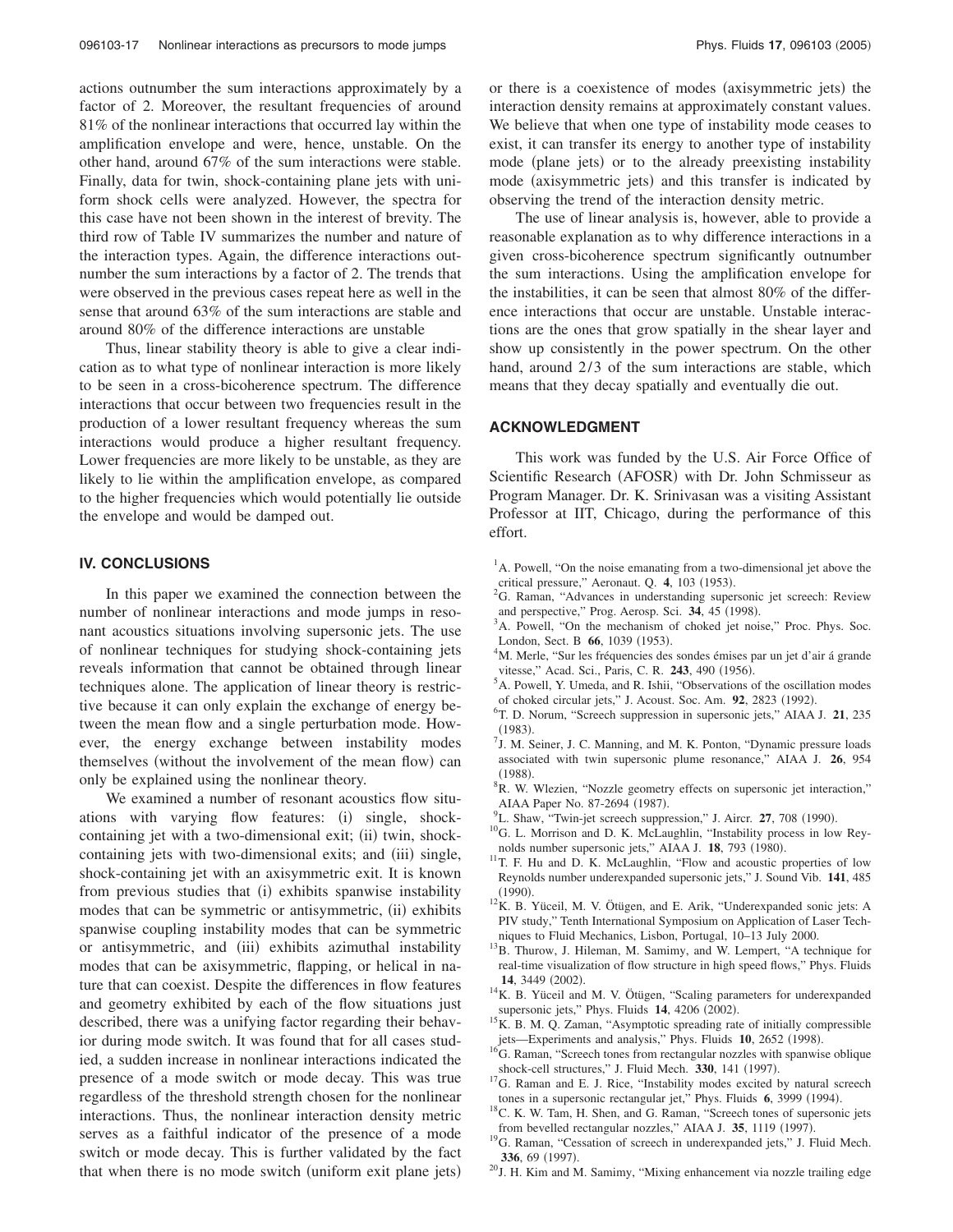modifications in a high speed rectangular jet," Phys. Fluids **11**, 2731 (1999).

- $21C$ . Kerechanin, M. Samimy, and J.-H. Kim, "Effects of nozzle trailing edges on acoustic field of a supersonic rectangular jet," AIAA J. **39**, 1065  $(2001).$
- $22^2$ G. Raman and R. R. Taghavi, "Coupling of twin rectangular supersonic iets," J. Fluid Mech. **354**, 123 (1998).<br><sup>23</sup>G. Raman, "Coupling of twin supersonic jets of complex geometry," J.
- Aircr. **36**, 743 (1999).
- <sup>24</sup>P. Panickar, K. Srinivasan, and G. Raman, "Aeroacoustic features of coupled twin jets with spanwise oblique shock-cells," J. Sound Vib. **278**, 155 (2004).
- $^{25}R$ . Joshi, K. Srinivasan, and G. Raman, "Coupling of twin jets of complex geometry: Nozzle orientation effects," AIAA Paper No. 2004-3920 (2004).
- <sup>26</sup>F. O. Thomas and H. C. Chu, "Nonlinear wave coupling and subharmonic resonance in planar jet shear layer transition," Phys. Fluids A **5**, 630

 $(1993).$ 

- <sup>27</sup>M. K. Ponton and J. M. Seiner, "Acoustic study of B helical mode for choked axisymmetric nozzle," AIAA J. 33, 413 (1995).
- <sup>28</sup>S. H. Walker and F. O. Thomas, "Experiments characterizing nonlinear shear layer dynamics in a supersonic rectangular jet undergoing screech," Phys. Fluids 9, 2562 (1997).
- <sup>29</sup>K. Srinivasan, P. Panickar, G. Raman, B.-H. Kim, and D. Williams, "Study of supersonic twin jet coupling using higher order spectral analysis," AIAA Paper No. 2003-3871 (2003).
- <sup>30</sup>A. B. Cain and W. W. Bower, "Modeling supersonic jet screech: Differential entrainment and amplitude effects," AIAA Paper No. 1996-0916  $(1996).$
- $31A$ . B. Cain, W. W. Bower, S. H. Walker, and M. K. Lockwood, "Modeling supersonic jet screech Part 1: Vortical instability wave modeling," AIAA Paper No. 1995-0506 (1995).